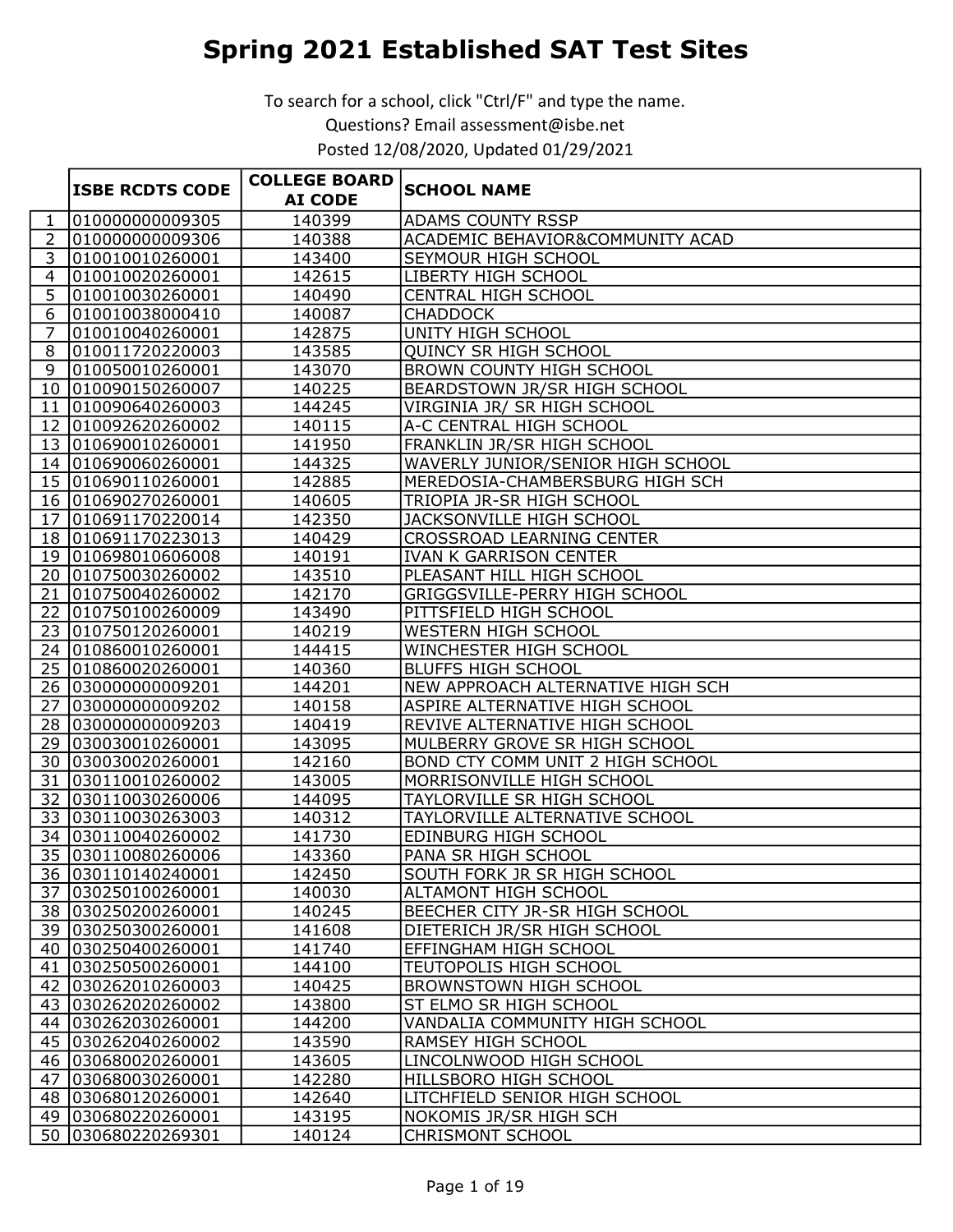|    |                        | <b>COLLEGE BOARD</b> |                                       |
|----|------------------------|----------------------|---------------------------------------|
|    | <b>ISBE RCDTS CODE</b> | <b>AI CODE</b>       | <b>SCHOOL NAME</b>                    |
| 51 | 040000000009301        | 140334               | REG'L LEARNING ACADEMY STAR WINN      |
|    | 52 040000000009501     | 140233               | REGIONAL ALTERNATIVE SCHOOL           |
|    | 53 040041000260001     | 140275               | BELVIDERE HIGH SCHOOL                 |
|    | 54 040041000260002     | 140279               | BELVIDERE NORTH HIGH SCH              |
|    | 55 040042000260003     | 143537               | NORTH BOONE HIGH SCHOOL               |
|    | 56 041011220220002     | 143705               | HARLEM HIGH SCHOOL                    |
|    | 57 041012050250001     | 143693               | <b>AUBURN HIGH SCHOOL</b>             |
|    | 58 041012050250002     | 143700               | ROCKFORD EAST HIGH SCHOOL             |
|    | 59 041012050250003     | 143703               | <b>GUILFORD HIGH SCHOOL</b>           |
|    | 60 041012050250004     | 143712               | JEFFERSON HIGH SCHOOL                 |
|    | 61 04101205025201C     | 143731               | LEGACY ACAD OF EXCELLENCE CHARTER SCH |
|    | 62 041012050253002     | 140428               | WINNEBAGO CO DETENTION CENTER         |
|    | 63 041012050253075     | 143717               | ROOSEVELT CENTER                      |
|    | 64 041012070160001     | 143735               | HONONEGAH CHD HIGH SCHOOL             |
|    | 65 041013200260001     | 143935               | SOUTH BELOIT SR HIGH SCHOOL           |
|    | 66 041013210260001     | 143410               | PECATONICA HIGH SCHOOL                |
|    | 67 041013220260001     | 141660               | DURAND HIGH SCHOOL                    |
|    | 68 041013230260001     | 144425               | WINNEBAGO HIGH SCHOOL                 |
|    | 69 050160011000025     | 144389               | ARLYN DAY SCHOOL                      |
|    | 70 050160040000339     | 140049               | <b>DUPAGE GLENBARD PLUS</b>           |
|    | 71 050160063000084     | 141844               | <b>COVE SCHOOL</b>                    |
|    | 72 050160146000222     | 140133               | MARYVILLE JEN                         |
|    | 73 050160153000090     | 140292               | METROPOLITAN PREP HIGH SCHOOL         |
|    | 74 050160197000087     | 140118               | <b>SOUTH CAMPUS</b>                   |
|    | 75 050160200000344     | 140093               | VIRTUAL CONNECTIONS ACADEMY           |
|    | 76 050160255000050     | 143188               | NEWHOPE ACADEMY                       |
| 77 | 050160255000051        | 140407               | NEWHOPE ACAD EAST CAMPUS              |
|    | 78 050160270000049     | 140051               | CAMELOT THERAPEUTIC-NAPERVILLE        |
|    | 79 050160270000057     | 140387               | CAMELOT NORTHWEST CNTR FORAUTISM      |
|    | 80 050160270000167     | 140374               | <b>CAMELOT THER-HOFFMAN ESTATES</b>   |
|    | 81 050160270000304     | 140379               | <b>CAMELOT OF BELVIDERE</b>           |
|    | 82 050160308000450     | 141293               | SONIA SHANKMAN ORTHOGENIC             |
|    | 83 050160668000176     | 140119               | NEW CONNECTIONS ACADEMY               |
|    | 84 050162020170001     | 141860               | EVANSTON TWP HIGH SCHOOL              |
|    | 85 050162030170001     | 144430               | NEW TRIER TOWNSHIP H S WINNETKA       |
|    | 86 050162070170001     | 141595               | MAINE EAST HIGH SCHOOL                |
|    | 87 050162070170003     | 143377               | MAINE SOUTH HIGH SCHOOL               |
|    | 88 050162070170004     | 141597               | MAINE WEST HIGH SCHOOL                |
|    | 89 050162110170001     | 143343               | J B CONANT HIGH SCHOOL                |
|    | 90 050162110170002     | 143347               | WM FREMD HIGH SCHOOL                  |
|    | 91 050162110170003     | 143345               | PALATINE HIGH SCHOOL                  |
|    | 92 050162110170004     | 143857               | SCHAUMBURG HIGH SCHOOL                |
|    | 93 050162110170006     | 142301               | HOFFMAN ESTATES HIGH SCHOOL           |
|    | 94 050162110173001     | 140016               | <b>HIGGINS EDUCATION CENTER</b>       |
|    | 95 050162110173002     | 143346               | <b>NORTH CAMPUS</b>                   |
|    | 96 050162140170002     | 141778               | ELK GROVE HIGH SCHOOL                 |
|    | 97 050162140170004     | 140097               | JOHN HERSEY HIGH SCHOOL               |
|    | 98 050162140170005     | 143062               | PROSPECT HIGH SCHOOL                  |
|    | 99 050162140170006     | 144387               | WHEELING HIGH SCHOOL                  |
|    | 100 050162140170007    | 143736               | ROLLING MEADOWS HIGH SCHOOL           |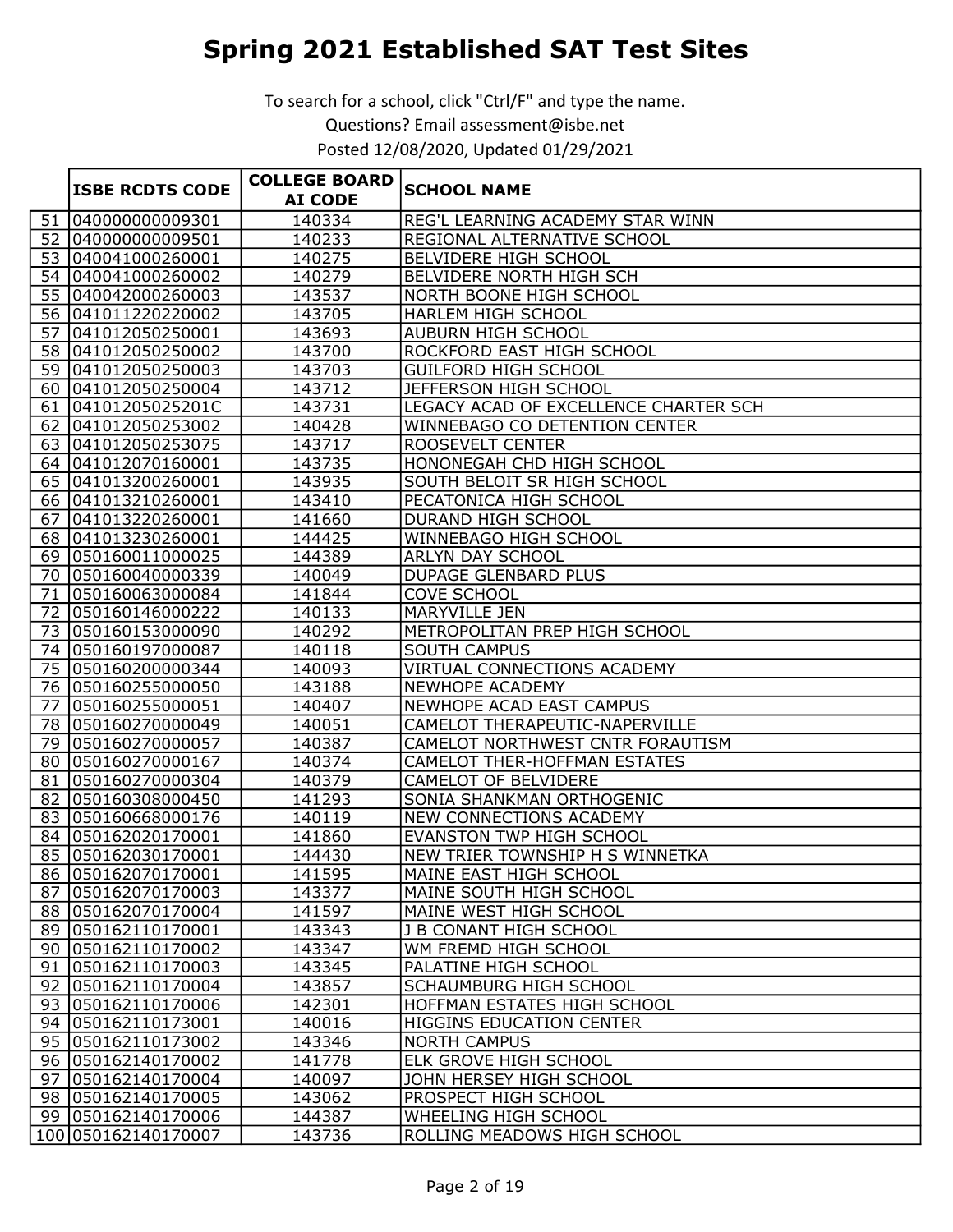|                        | <b>COLLEGE BOARD</b> |                                     |
|------------------------|----------------------|-------------------------------------|
| <b>ISBE RCDTS CODE</b> | <b>AI CODE</b>       | <b>SCHOOL NAME</b>                  |
| 101 050162140170008    | 140447               | <b>BUFFALO GROVE HIGH SCHOOL</b>    |
| 102 050162140173001    | 140101               | THE ACADEMY AT FOREST VIEW          |
| 103 050162140173004    | 140194               | YOUNG ADULT PROGRAM                 |
| 104 050162140173005    | 140104               | <b>VANGUARD SCHOOL</b>              |
| 105 050162140173006    | 140221               | <b>NEWCOMER CENTER</b>              |
| 106 050162140173007    | 140289               | SIGWALT CLS CENTER                  |
| 107 050162190170002    | 143927               | NILES NORTH HIGH SCHOOL             |
| 108 050162190170003    | 143926               | NILES WEST HIGH SCHOOL              |
| 109 050162190173001    | 140043               | <b>NILES CENTRAL</b>                |
| 110 050162250170001    | 143215               | <b>GLENBROOK NORTH HIGH SCHOOL</b>  |
| 111 050162250170002    | 142078               | <b>GLENBROOK SOUTH HIGH SCHOOL</b>  |
| 112 050162250173002    | 140196               | <b>GLENBROOK OFF-CAMPUS CENTER</b>  |
| 113 050168050606002    | 140370               | <b>KIRK SCHOOL</b>                  |
| 114 060160002000012    | 142484               | <b>ACACIA ACADEMY</b>               |
| 115 060160830616101    | 140432               | PHOENIX ACADEMY                     |
| 116 060162000130001    | 143245               | OAK PARK & RIVER FOREST HIGH SCH    |
| 117 060162010170001    | 141410               | J STERLING MORTON EAST HIGH SCH     |
| 118 060162010170002    | 140303               | J STERLING MORTON WEST HIGH SCH     |
| 119 060162010170003    | 140294               | J STERLING MORTON FRESHMAN CNTR     |
| 120 060162010173001    | 140198               | J STERLING MORTON ALTERNATIVE SCH   |
| 121 060162040170001    | 142483               | LYONS TWP HIGH SCH                  |
| 122 060162040616106    | 140424               | LADSE-EMOTIONAL DISABILITIES        |
| 123 060162040616111    | 140347               | LADSE-DHH-HINSDALE SOUTH HS         |
| 124 060162080170001    | 143655               | RIVERSIDE BROOKFIELD TWP HS         |
| 125 060162090170001    | 142820               | PROVISO EAST HIGH SCHOOL            |
| 126 060162090170002    | 142286               | PROVISO WEST HIGH SCHOOL            |
| 127 060162090170003    | 141939               | PROVISO MATH AND SCIENCE ACADEMY    |
| 128 060162120160001    | 141960               | EAST LEYDEN HIGH SCHOOL             |
| 129 060162120160002    | 143223               | WEST LEYDEN HIGH SCHOOL             |
| 130 060162340160001    | 141097               | RIDGEWOOD COMM HIGH SCHOOL          |
| 131 060164010260001    | 141815               | <b>ELMWOOD PARK HIGH SCHOOL</b>     |
| 132 060168030606009    | 140146               | PAEC ALTERNATIVE HIGH SCHOOL        |
| 133 070160081000108    | 140332               | ELIM CHRISTIAN SCHOOL-DAY           |
| 134 070161420616101    | 140123               | <b>BRAUN EDUCATIONAL CENTER</b>     |
| 135 070161420616105    | 140103               | PROJECT CHALLENGE                   |
| 136 070161500616102    | 140352               | <b>ACADEMY FOR LEARNING</b>         |
| 137 070161500616105    | 140377               | <b>ABLE PROGRAM</b>                 |
| 138 070162050170001    | 142215               | THORNTON TOWNSHIP HIGH SCHOOL       |
| 139 070162050170002    | 141618               | THORNRIDGE HIGH SCHOOL              |
| 140 070162050170003    | 143939               | THORNWOOD HIGH SCHOOL               |
| 141 070162050173001    | 140243               | <b>OUTLOOK ACADEMY</b>              |
| 142 070162050173002    | 140228               | PEACE CENTER                        |
| 143 070162060170001    | 141390               | <b>BLOOM HIGH SCHOOL</b>            |
| 144 070162060170002    | 141391               | BLOOM TRAIL HIGH SCHOOL             |
| 145 070162060173001    | 140076               | DIST 206 ALTERNATIVE HIGH SCHOOL    |
| 146 070162100170001    | 142590               | LEMONT TWP HIGH SCHOOL              |
| 147 070162150170001    | 140475               | THORNTON FRACTNL NO HIGH SCHOOL     |
| 148 070162150170002    | 142547               | THORNTON FRACTNL SO HIGH SCHOOL     |
| 149 070162150173002    | 140299               | CENTER FOR ALTERNATIVE LEARNING     |
| 150 070 162150 173003  | 140297               | CENTER FOR ACADEMICS AND TECHNOLOGY |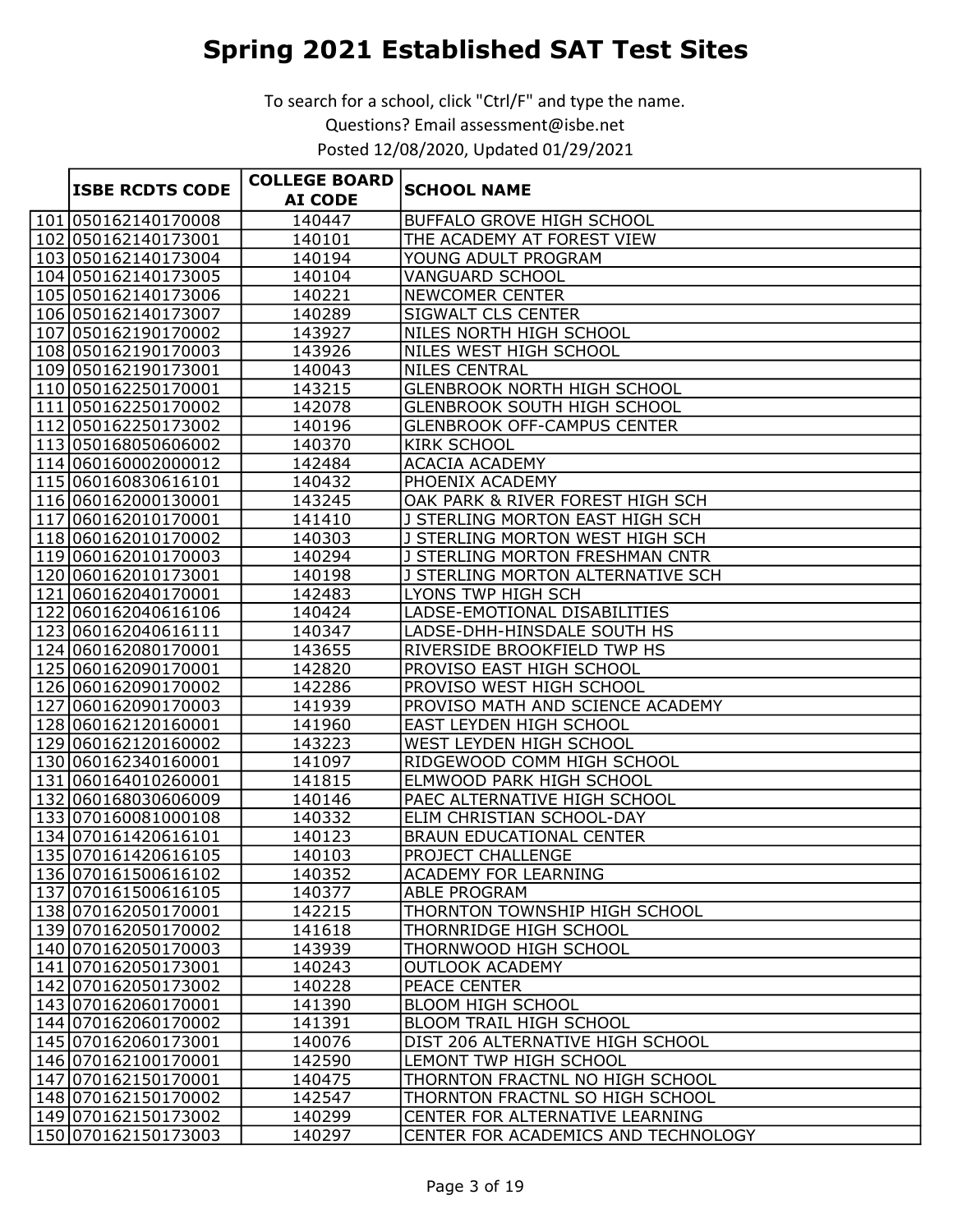|                        | <b>COLLEGE BOARD</b> |                                            |
|------------------------|----------------------|--------------------------------------------|
| <b>ISBE RCDTS CODE</b> | <b>AI CODE</b>       | <b>SCHOOL NAME</b>                         |
| 151 070162170160001    | 140090               | ARGO COMMUNITY HIGH SCHOOL                 |
| 152 070162180160001    | 140345               | DD EISENHOWER HIGH SCH (CAMPUS)            |
| 153 070162180160004    | 143228               | H L RICHARDS HIGH SCH(CAMPUS)              |
| 154 070162180160007    | 143356               | A B SHEPARD HIGH SCH (CAMPUS)              |
| 155 070162180163001    | 143668               | <b>DELTA LEARNING CENTER</b>               |
| 156 070162200170001    | 143235               | REAVIS HIGH SCHOOL                         |
| 157 070162270170002    | 143293               | RICH TOWNSHIP HIGH SCHOOL                  |
| 158 070162270173002    | 143374               | RICH TOWNSHIP STAR ACADEMY                 |
| 159 070162280160001    | 142912               | <b>BREMEN HIGH SCHOOL</b>                  |
| 160 070 162280 160002  | 144118               | TINLEY PARK HIGH SCHOOL                    |
| 161 070162280160003    | 141493               | HILLCREST HIGH SCHOOL                      |
| 162 070162280160004    | 143224               | OAK FOREST HIGH SCHOOL                     |
| 163 070162290160001    | 143230               | OAK LAWN COMM HIGH SCHOOL                  |
| 164 070162300130001    | 143325               | CARL SANDBURG HIGH SCHOOL                  |
| 165 070162300130002    | 143357               | AMOS ALONZO STAGG HIGH SCHOOL              |
| 166 070162300130003    | 144117               | VICTOR J ANDREW HIGH SCHOOL                |
| 167 070162310160001    | 141865               | EVERGREEN PARK HIGH SCHOOL                 |
| 168 070162330160001    | 142307               | HOMEWOOD-FLOSSMOOR HIGH SCHOOL             |
| 169 07016901025001C    | 143634               | SOUTHLAND COLLEGE PREP CHARTER HIGH SCHOOL |
| 170 080083080260001    | 142540               | EASTLAND JR/SR HIGH SCHOOL                 |
| 171 080083140260001    | 143847               | WEST CARROLL HIGH SCHOOL                   |
| 172 080083990260002    | 142920               | CHADWICK-MILLEDGEVILLE JR/SR HIGH SCHOOL   |
| 173 080431190220003    | 141680               | EAST DUBUQUE HIGH SCHOOL                   |
| 174 080431200220002    | 141990               | <b>GALENA HIGH SCHOOL</b>                  |
| 175 080432050260001    | 144265               | WARREN JR/SR HIGH SCHOOL                   |
| 176 080432060260003    | 144030               | STOCKTON SR HIGH SCHOOL                    |
| 177 080432100260002    | 141775               | RIVER RIDGE HIGH SCHOOL                    |
| 178 080432100616101    | 140153               | NORTHWEST ACADEMY                          |
| 179 080432110260002    | 143855               | SCALES MOUND HIGH SCHOOL                   |
| 180 080891450220001    | 141975               | FREEPORT HIGH SCHOOL                       |
| 181 080892000260001    | 143405               | PEARL CITY HIGH SCHOOL                     |
| 182 080892010260001    | 141535               | DAKOTA JR SR HIGH SCHOOL                   |
| 183 080892020260001    | 142595               | LENA-WINSLOW HIGH SCHOOL                   |
| 184 080892030260001    | 143310               | ORANGEVILLE HIGH SCHOOL                    |
| 185 090000000009301    | 140143               | R E A D Y PROGRAM                          |
| 186 090100010260001    | 141910               | FISHER JR/SR HIGH SCHOOL                   |
| 187 090100030260001    | 142720               | MAHOMET-SEYMOUR HIGH SCHOOL                |
| 188 090100040260001    | 140593               | CENTENNIAL HIGH SCHOOL                     |
| 189 090100040260002    | 140595               | CENTRAL HIGH SCHOOL                        |
| 190 090100067000006    | 144184               | <b>CUNNINGHAM-CIRCLE ACADEMY</b>           |
| 191 090100067000086    | 140132               | <b>GERBER SCHOOL-CUNNINGHAM (DAY)</b>      |
| 192 090100067000321    | 140255               | CIRCLE ACADEMY-VERMILION                   |
| 193 090100067000466    | 140113               | GERBER SCHOOL-CUNNINGHAM                   |
| 194 090100070260007    | 144130               | UNITY HIGH SCHOOL                          |
| 195 090100080260001    | 142665               | HERITAGE HIGH SCHOOL                       |
| 196 090100172000030    | 140286               | PAVILION FOUNDATION SCHOOL-DAY             |
| 197 090100172000405    | 140247               | PAVILION FOUNDATION SCHOOL                 |
| 198 090101160220001    | 144185               | URBANA HIGH SCHOOL                         |
| 199 090101930170001    | 143600               | RANTOUL TWP HIGH SCHOOL                    |
| 200 090103050160001    | 143815               | ST JOSEPH-OGDEN HIGH SCHOOL                |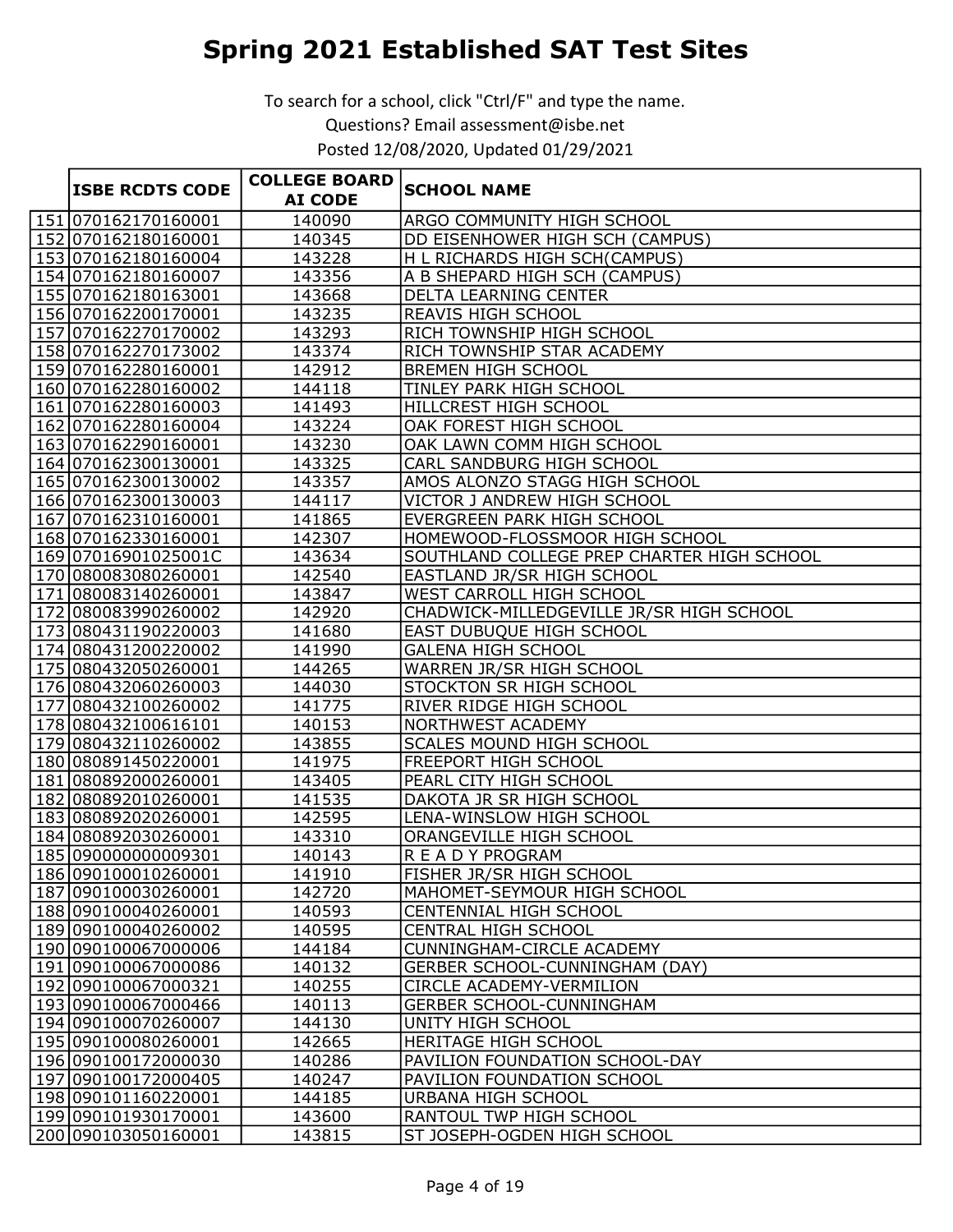|                        | <b>COLLEGE BOARD</b> |                                             |
|------------------------|----------------------|---------------------------------------------|
| <b>ISBE RCDTS CODE</b> | <b>AI CODE</b>       | <b>SCHOOL NAME</b>                          |
| 201 090270050260001    | 142040               | <b>GCMS HIGH SCHOOL</b>                     |
| 202 090270100260001    | 143395               | PAXTON-BUCKLEY-LODA HIGH SCHOOL             |
| 203 11012002C260001    | 142795               | MARSHALL HIGH SCHOOL                        |
| 204 11012003C260001    | 142800               | MARTINSVILLE JR-SR HIGH SCHOOL              |
| 205 1012004C260001     | 140565               | CASEY-WESTFIELD JR/SR HS                    |
| 206 110150010260001    | 140610               | <b>CHARLESTON HIGH SCHOOL</b>               |
| 207 110150020260001    | 142815               | MATTOON HIGH SCHOOL                         |
| 208 110150050260002    | 143225               | <b>OAKLAND HIGH SCHOOL</b>                  |
| 209 10158010606009     | 140394               | FRESH START TREATMENT & LEARNING            |
| 210110180030260001     | 143130               | NEOGA JR/SR HIGH SCHOOL                     |
| 211 10180770260001     | 144125               | <b>CUMBERLAND HIGH SCHOOL</b>               |
| 212110213010260001     | 144170               | <b>TUSCOLA HIGH SCHOOL</b>                  |
| 213 110213020260001    | 144230               | VILLA GROVE HIGH SCHOOL                     |
| 214 110213050260001    | 140110               | ARTHUR-LOVINGTON-ATWOOD-HAMMOND HIGH SCHOOL |
| 215 110213060260001    | 140075               | ARCOLA HIGH SCHOOL                          |
| 216 110230010260001    | 142318               | SHILOH HIGH SCHOOL                          |
| 217 110230030260001    | 142420               | <b>KANSAS HIGH SCHOOL</b>                   |
| 218 110230060260001    | 141400               | CHRISMAN HIGH SCHOOL                        |
| 219 110238000800001    | 140227               | PARIS COOPERATIVE HIGH SCHOOL               |
| 220110703000260004     | 144055               | SULLIVAN HIGH SCHOOL                        |
| 221 110703020260001    | 140313               | OKAW VALLEY HIGH SCHOOL                     |
| 222110870010260002     | 144420               | WINDSOR JR & SR HIGH SCHOOL                 |
| 223 11087003A260001    | 141495               | COWDEN-HERRICK JR/SR HIGH SCHOOL            |
| 224 110870040260001    | 143900               | SHELBYVILLE HIGH SCHOOL                     |
| 225 1087005A260001     | 144015               | STEWARDSON-STRASBURG HIGH SCHOOL            |
| 226 110870210260001    | 143091               | CENTRAL A & M HIGH SCHOOL                   |
| 227 110870210263001    | 140131               | <b>KEMMERER VILLAGE SCHOOL</b>              |
| 228 120130100260002    | 141430               | CLAY CITY HIGH SCHOOL                       |
| 229 120130250260001    | 142675               | NORTH CLAY COMMUNITY HIGH SCHOOL            |
| 230 120130350260001    | 141925               | FLORA HIGH SCHOOL                           |
| 231 120170010260001    | 142330               | HUTSONVILLE HIGH SCHOOL                     |
| 232 120170020260001    | 143675               | ROBINSON HIGH SCHOOL                        |
| 233 120170030260001    | 143350               | PALESTINE HIGH SCHOOL                       |
| 234 120170040260001    | 143250               | <b>OBLONG HIGH SCHOOL</b>                   |
| 235 120400010260001    | 143180               | NEWTON COMM HIGH SCHOOL                     |
| 236 120510100260001    | 140400               | <b>RED HILL JR/SR HIGH SCHOOL</b>           |
| 237 120510200260008    | 142560               | LAWRENCEVILLE HIGH SCHOOL                   |
| 238 120800010260001    | 143290               | RICHLAND COUNTY HIGH SCHOOL                 |
| 239 130140010260001    | 140525               | <b>CARLYLE HIGH SCHOOL</b>                  |
| 240 130140030260006    | 144160               | WESCLIN SR HIGH SCHOOL                      |
| 241 130140710160001    | 140190               | CENTRAL COMM HIGH SCHOOL                    |
| 242 130410010260001    | 144255               | WALTONVILLE HIGH SCHOOL                     |
| 243 130412010170001    | 143080               | MOUNT VERNON HIGH SCHOOL                    |
| 244 130412090270001    | 144460               | WOODLAWN HIGH SCHOOL                        |
| 245 130413180270001    | 140365               | WEBBER HIGH SCHOOL                          |
| 246 130581000260002    | 143380               | PATOKA SR HIGH SCHOOL                       |
| 247 130582000170001    | 140580               | CENTRALIA HIGH SCHOOL                       |
| 248 130584010260001    | 141885               | SOUTH CENTRAL HIGH SCHOOL                   |
| 249 130585010260001    | 143825               | SANDOVAL SR HIGH SCHOOL                     |
| 250 130586000160001    | 143820               | SALEM COMMUNITY HIGH SCHOOL                 |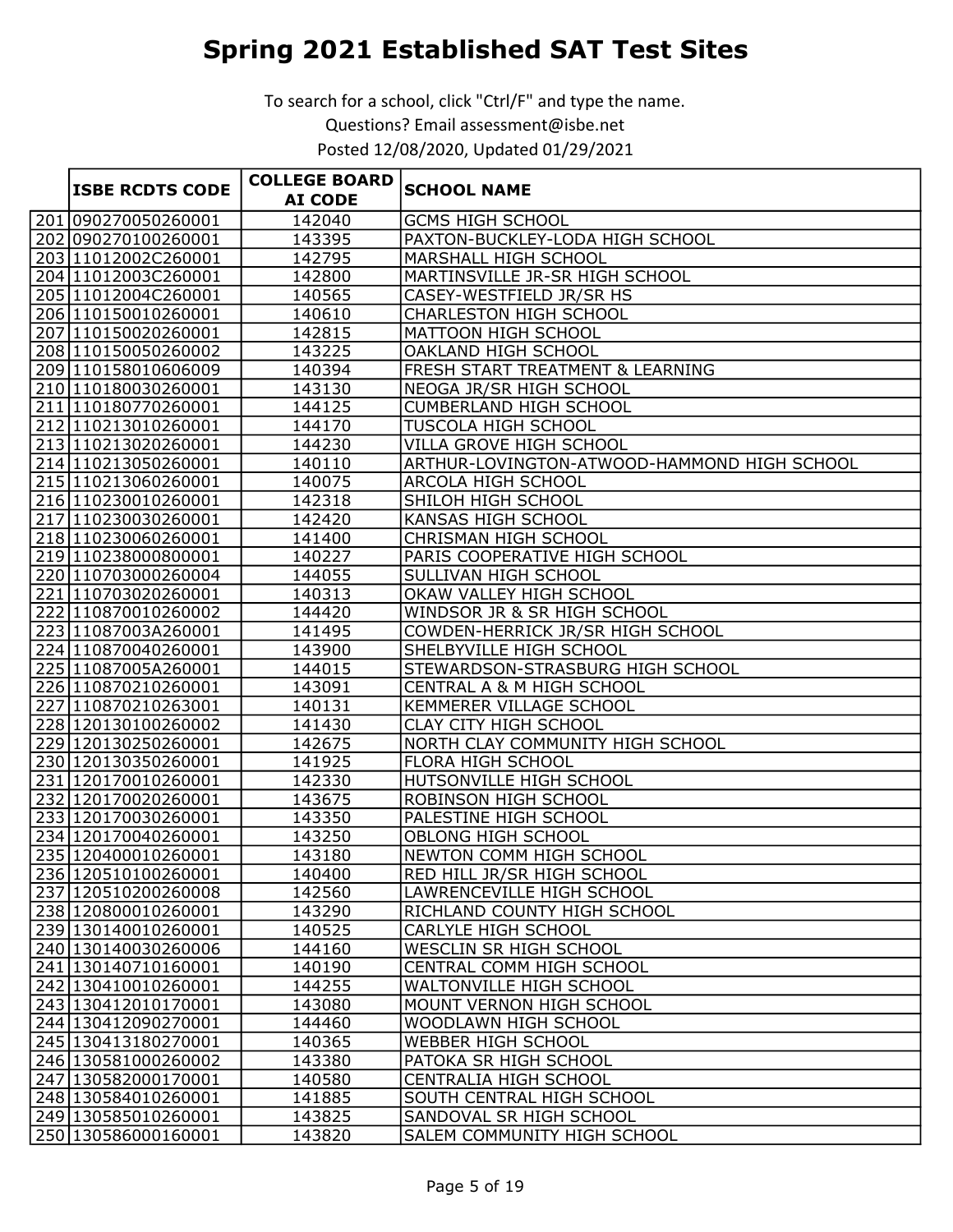|                        | <b>COLLEGE BOARD</b> |                                    |
|------------------------|----------------------|------------------------------------|
| <b>ISBE RCDTS CODE</b> | <b>AI CODE</b>       | <b>SCHOOL NAME</b>                 |
| 251 130587220260001    | 143265               | <b>ODIN ATTENDANCE CENTER 9-12</b> |
| 252 130588010606002    | 140082               | <b>HOYLETON EDUCATION CENTER</b>   |
| 253 130588010606005    | 140301               | <b>BRIDGES LEARNING CENTER</b>     |
| 254 130950100260001    | 143285               | OKAWVILLE JR/SR HIGH SCHOOL        |
| 255 130950990160001    | 143110               | NASHVILLE COMM HIGH SCHOOL         |
| 256 150160127000430    | 140937               | LAWRENCE HALL-INSTITUTIONAL        |
| 257 150160198000226    | 141294               | SOUTH CENTRAL SCHOOL               |
| 258 150160228000089    | 140084               | <b>UCAN/HIGH SCHOOL</b>            |
| 259 150160228000300    | 140476               | <b>UCAN ACADEMY SOUTH</b>          |
| 260 150160243000079    | 140894               | JEWISH BUREAU-THERAPEUTIC          |
| 261 150162990250001    | 140655               | AMUNDSEN HIGH SCHOOL               |
| 262 150162990250003    | 141387               | <b>BOGAN HIGH SCHOOL</b>           |
| 263 150162990250006    | 140840               | CARVER MILITARY ACADEMY HS         |
| 264 150162990250011    | 140815               | <b>FARRAGUT CAREER ACADEMY HS</b>  |
| 265 150162990250012    | 140745               | FENGER ACADEMY HIGH SCHOOL         |
| 266 150162990250013    | 140795               | FOREMAN HIGH SCHOOL                |
| 267 150162990250014    | 140940               | BACK OF THE YARDS IB HS            |
| 268 150162990250015    | 140835               | <b>GAGE PARK HIGH SCHOOL</b>       |
| 269 150162990250016    | 140898               | HARLAN COMMUNITY ACADEMY HS        |
| 270 150162990250017    | 140855               | <b>HARPER HIGH SCHOOL</b>          |
| 271 150162990250019    | 140800               | HIRSCH METROPOLITAN HIGH SCHOOL    |
| 272 150162990250020    | 140877               | HUBBARD HIGH SCHOOL                |
| 273 150162990250021    | 140880               | HYDE PARK ACADEMY HIGH SCHOOL      |
| 274 150162990250022    | 141315               | THOMAS KELLY COLLEGE PREPARATORY   |
| 275 150162990250023    | 140920               | <b>KELVYN PARK HIGH SCHOOL</b>     |
| 276 150162990250024    | 140897               | <b>KENNEDY HIGH SCHOOL</b>         |
| 277 150162990250025    | 140917               | KENWOOD ACADEMY HIGH SCHOOL        |
| 278 150162990250026    | 140930               | LAKE VIEW HIGH SCHOOL              |
| 279 150162990250027    | 140640               | LANE TECHNICAL HIGH SCHOOL         |
| 280 150162990250029    | 141020               | MARSHALL METROPOLITAN HIGH SCHOOL  |
| 281 150162990250030    | 141307               | <b>MATHER HIGH SCHOOL</b>          |
| 282 150162990250031    | 141035               | MORGAN PARK HIGH SCHOOL            |
| 283 150162990250034    | 141375               | PHILLIPS ACADEMY HIGH SCHOOL       |
| 284 150162990250035    | 141105               | ROOSEVELT HIGH SCHOOL              |
| 285 150162990250036    | 140700               | <b>SCHURZ HIGH SCHOOL</b>          |
| 286 150162990250037    | 141055               | <b>SENN HIGH SCHOOL</b>            |
| 287 150162990250039    | 140825               | KING COLLEGE PREP HIGH SCHOOL      |
| 288 150162990250041    | 141305               | STEINMETZ COLLEGE PREP HS          |
| 289 150162990250042    | 141310               | SULLIVAN HIGH SCHOOL               |
| 290 150162990250043    | 141385               | TAFT HIGH SCHOOL                   |
| 291 150162990250044    | 141320               | TILDEN CAREER COMMUNTY ACADEMY HS  |
| 292 150162990250046    | 141345               | VON STEUBEN METRO SCIENCE HS       |
| 293 150162990250047    | 141100               | LINCOLN PARK HIGH SCHOOL           |
| 294 150162990250048    | 140842               | <b>WASHINGTON G HIGH SCHOOL</b>    |
| 295 150162990250049    | 141370               | WELLS COMMUNITY ACADEMY HS         |
| 296 150162990250052    | 141094               | CRANE MEDICAL PREP HS              |
| 297 150162990250053    | 141392               | DISNEY II MAGNET HS                |
| 298 150162990250526    | 140735               | CHICAGO VOCATIONAL CAREER ACAD HS  |
| 299 150162990250531    | 140785               | DUNBAR VOCATIONAL CAREER ACAD HS   |
| 300 150162990250533    | 140905               | JONES COLLEGE PREP HIGH SCHOOL     |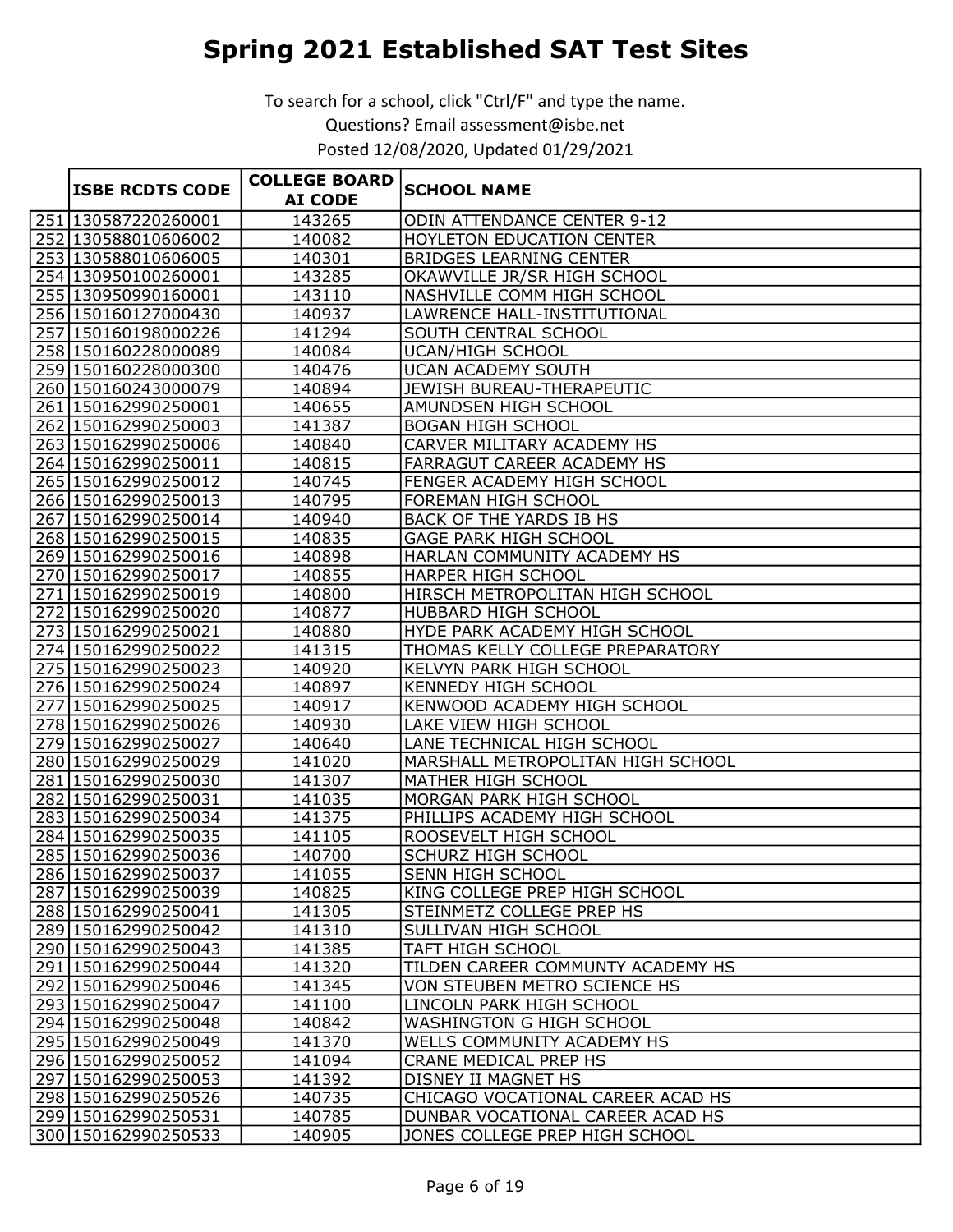|                        | <b>COLLEGE BOARD</b> |                                               |
|------------------------|----------------------|-----------------------------------------------|
| <b>ISBE RCDTS CODE</b> | <b>AI CODE</b>       | <b>SCHOOL NAME</b>                            |
| 301 150162990250534    | 141077               | PROSSER CAREER ACADEMY HS                     |
| 302 150162990250536    | 141095               | RICHARDS CAREER ACADEMY HS                    |
| 303 150162990250537    | 141380               | SIMEON CAREER ACADEMY HIGH SCHOOL             |
| 304 150162990250543    | 140763               | <b>CORLISS HIGH SCHOOL</b>                    |
| 305 150162990250545    | 141325               | CLEMENTE COMMUNITY ACADEMY HS                 |
| 306 150162990250616    | 141014               | MANLEY CAREER ACADEMY HIGH SCHOOL             |
| 307 150162990250617    | 141016               | CURIE METROPOLITAN HIGH SCHOOL                |
| 308 150162990250763    | 141073               | <b>JULIAN HIGH SCHOOL</b>                     |
| 309 150162990250764    | 141383               | YOUNG MAGNET HIGH SCHOOL                      |
| 310 150162990250767    | 140677               | JUAREZ COMMUNITY ACADEMY HS                   |
| 311 150162990250772    | 140723               | CHICAGO HS FOR AGRICULT SCIENCES              |
| 312 150162990250779    | 140899               | HANCOCK COLLEGE PREPARATORY HS                |
| 313 150162990250788    | 141297               | BROOKS COLLEGE PREP ACADEMY HS                |
| 314 150162990250794    | 141342               | NORTHSIDE COLLEGE PREPARATORY HS              |
| 315 150162990250795    | 140689               | CHICAGO MILITARY ACADEMY HS                   |
| 316 150162990250796    | 141382               | PAYTON COLLEGE PREPARATORY HS                 |
| 317 150162990250803    | 141078               | PHOENIX MILITARY ACADEMY HS                   |
| 318 150162990250818    | 141261               | SPRY COMMUNITY LINKS HIGH SCHOOL              |
| 319 150162990250820    | 140661               | CHICAGO ACADEMY HIGH SCHOOL                   |
| 320 150162990250824    | 140882               | <b>BOWEN HIGH SCHOOL</b>                      |
| 321 150162990250825    | 141084               | NORTH-GRAND HIGH SCHOOL                       |
| 322 150162990250826    | 140662               | <b>RABY HIGH SCHOOL</b>                       |
| 323 150162990250827    | 141301               | CLARK ACAD PREP MAGNET HIGH SCHL              |
| 324 150162990250828    | 141007               | RICKOVER NAVAL ACADEMY HIGH SCHL              |
| 325 150162990250829    | 141091               | UPLIFT COMMUNITY HIGH SCHOOL                  |
| 326 150162990250830    | 141142               | WORLD LANGUAGE HIGH SCHOOL                    |
| 327 150162990250831    | 140659               | DOUGLASS ACADEMY HIGH SCHOOL                  |
| 328 150162990250832    | 140562               | DEVRY ADVANTAGE ACADEMY HIGH SCHL             |
| 329 150162990250833    | 141122               | LINDBLOM MATH & SCIENCE ACAD HS               |
| 330 150162990250834    | 140981               | <b>BRONZEVILLE SCHOLASTIC HS</b>              |
| 331 150162990250835    | 141349               | SCHOOL OF SOCIAL JUSTICE HS                   |
| 332 150162990250836    | 141409               | MULTICULTURAL ACAD OF SCHOLARSHP HS           |
| 333 150162990250837    | 141141               | INFINITY MATH SCIENCE & TECH HS               |
| 334 150162990250841    | 141371               | COLLINS ACADEMY HIGH SCHOOL                   |
| 335 150162990250844    | 140747               | AUSTIN COLLEGE AND CAREER ACADEMY HIGH SCHOOL |
| 336 150162990250847    | 140696               | ORR ACADEMY HIGH SCHOOL                       |
| 337 150162990250848    | 140698               | AIR FORCE ACAD HIGH SCHOOL                    |
| 338 150162990250849    | 141074               | ALCOTT COLLEGE PREP                           |
| 339 150162990250850    | 141303               | CHICAGO TECHNOLOGY ACADEMY HS                 |
| 340 150162990250851    | 140822               | CHICAGO HS FOR THE ARTS                       |
| 341 150162990250855    | 140748               | OGDEN INT HIGH SCHOOL                         |
| 342 150162990250856    | 141109               | WILLIAMS MEDICAL PREP HIGH SCH                |
| 343 150162990250857    | 141001               | WESTINGHOUSE HIGH SCHOOL                      |
| 344 150162990250859    | 141042               | SOLORIO ACADEMY HIGH SCHOOL                   |
| 345 150162990250860    | 140699               | SOUTH SHORE INTL COL PREP HS                  |
| 346 150162990250861    | 140636               | <b>GOODE STEM ACADEMY HS</b>                  |
| 347 150162990250862    | 140983               | CHICAGO EXCEL ACADEMY HS                      |
| 348 150162990250863    | 143666               | WALTER HENRI DYETT HIGH SCHOOL FOR THE ARTS   |
| 349 150162990250867    | 140364               | ENGLEWOOD STEM HIGH SCHOOL                    |
| 350 150162990252912    | 140704               | MARINE LEADERSHIP ACADEMY - AMES              |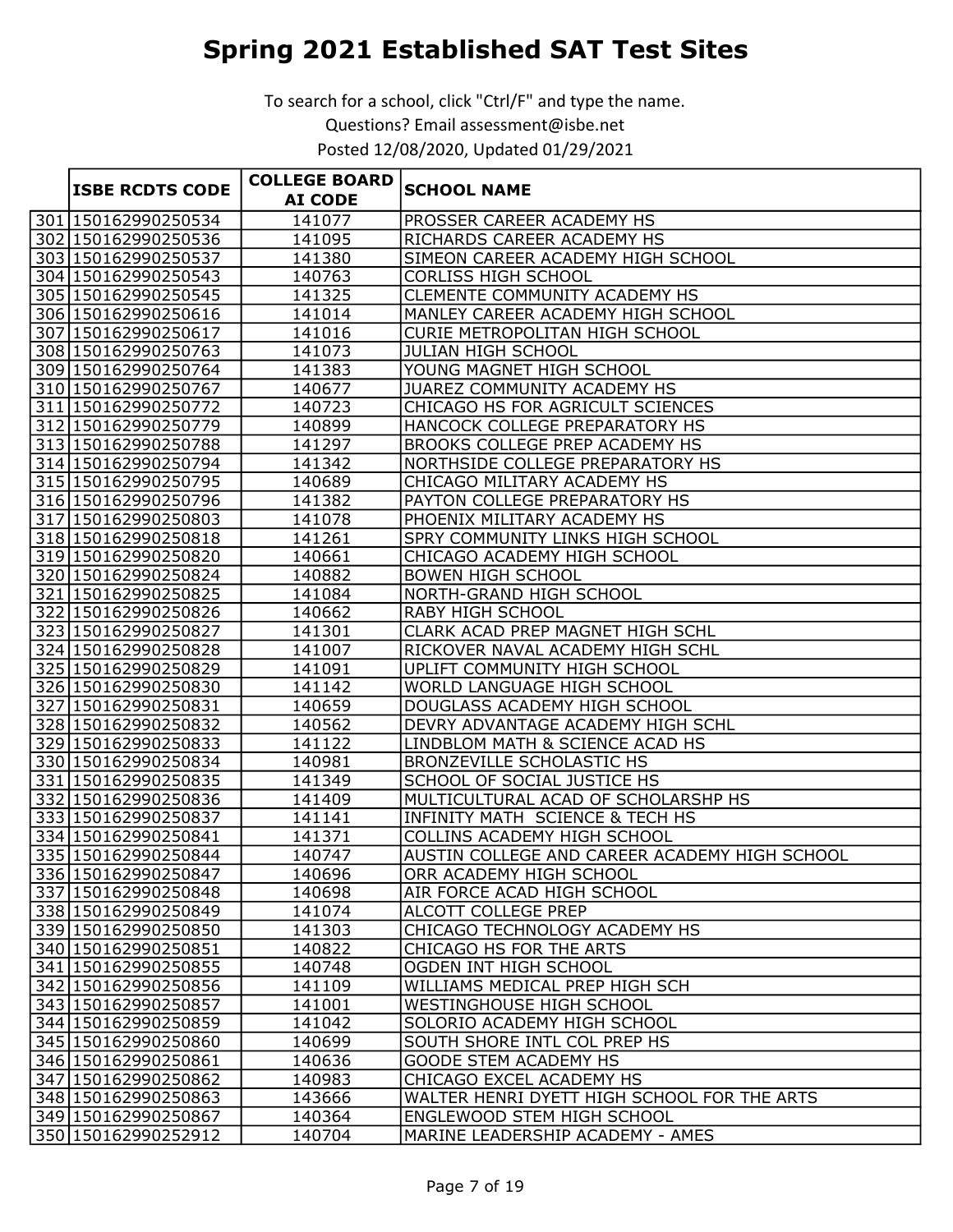|                        | <b>COLLEGE BOARD</b> |                                                      |
|------------------------|----------------------|------------------------------------------------------|
| <b>ISBE RCDTS CODE</b> | <b>AI CODE</b>       | <b>SCHOOL NAME</b>                                   |
| 351 150162990253075    | 141018               | COOK CO JUVENILE DETENTION CTR - JEFFERSON ALT HS    |
| 352 150162990253600    | 140201               | COOK CO JUVENILE DETENTION CTR - YORK ALTERNATIVE HS |
| 353 150162990253715    | 140296               | <b>GRAHAM R TRAINING CENTER</b>                      |
| 354 150162990253732    | 141292               | SIMPSON ACAD HS FOR YOUNG WOMEN                      |
| 355 150162990253753    | 140238               | VAUGHN OCCUPATIONAL HIGH SCHOOL                      |
| 356 150162990253765    | 140306               | SOUTHSIDE OCCUPATIONAL ACAD HS                       |
| 357 150162990253777    | 140062               | CAMELOT SAFE ACADEMY SCHOOL                          |
| 358 150162990253784    | 140770               | PEACE AND EDUCATION COALITION HS                     |
| 359 150162990253796    | 141220               | EXCEL ACADEMY - ENGLEWOOD HS                         |
| 360 150162990253804    | 140009               | LITTLE BLACK PEARL ARTS ACAD HS                      |
| 361 150162990253805    | 140012               | EXCEL ACADEMY - WOODLAWN HS                          |
| 362 150162990253806    | 140078               | <b>EXCEL ACADEMY - SOUTHWEST HS</b>                  |
| 363 150162990259505    | 140013               | OMBUDSMAN CHICAGO NORTHWEST                          |
| 364 150162990259506    | 140036               | OMBUDSMAN CHICAGO SOUTH                              |
| 365 150162990259507    | 140022               | OMBUDSMAN CHICAGO WEST                               |
| 366 150162990259508    | 140029               | PATHWAYS IN EDUCATION ASHBURN                        |
| 367 150162990259509    | 140031               | PATHWAYS IN EDUCATION AVONDALE                       |
| 368 150162990259510    | 140028               | PATHWAYS IN EDUCATION BRIGHTON PARK                  |
| 369 150162990259511    | 140396               | OMBUDSMAN CHICAGO - ROSELAND HS                      |
| 370 150162990259512    | 141117               | PATHWAYS IN EDUCATION - HUMBOLDT PARK HS             |
| 371 15016299025010C    | 141006               | URBAN PREP CHTR ACAD ENGLEWOOD HS                    |
| 372 15016299025012C    | 140884               | IHSCA CHARTER HIGH SCHOOL                            |
| 373 15016299025013C    | 140150               | URBAN PREP CHTR ACAD BRONZEVILLE HS                  |
| 374 15016299025015C    | 140111               | EPIC ACADEMY HIGH SCHOOL                             |
| 375 15016299025019C    | 141332               | LEGAL PREP ACADEMY CHARTER HS                        |
| 376 15016299025020C    | 140934               | IJLA CHARTER HIGH SCHOOL                             |
| 377 15016299025022C    | 140984               | INTRINSIC CHARTER HIGH SCHOOL                        |
| 378 15016299025027C    | 140702               | <b>CICS - QUEST NORTH CAMPUS</b>                     |
| 379 15016299025028C    | 141239               | NOBLE ST CHTR-PRITZKER COLLEGE PREP                  |
| 380 15016299025029C    | 140709               | <b>NOBLE ST CHTR RAUNER COLLEGE PREP</b>             |
| 381 15016299025030C    | 141108               | <b>NOBLE ST CHTR-ROWE-CLARK MS ACAD</b>              |
| 382 15016299025031C    | 141143               | <b>NOBLE ST CHTR-GOLDER COLLEGE PREP</b>             |
| 383 15016299025032C    | 141347               | <b>NOBLE ST CHTR-COMER COLLEGE PREP</b>              |
| 384 15016299025033C    | 140658               | <b>NOBLE ST CHTR-UIC COLLEGE PREP</b>                |
| 385 15016299025034C    | 140693               | <b>NOBLE ST CHTR-CHICAGO BULLS PREP</b>              |
| 386 15016299025035C    | 141083               | <b>NOBLE ST CHTR-MUCHIN COLLEGE PREP</b>             |
| 387 15016299025036C    | 140827               | NOBLE ST CHTR-JOHNSON COLLEGE PREP                   |
| 388 15016299025037C    | 141103               | NOBLE ST CHTR-HANSBERRY COLLEGE PREP - SILVER        |
| 389 15016299025038C    | 141104               | NOBLE ST CHTR-DRW TRADING COLLEGE PREP               |
| 390 15016299025039C    | 140637               | NOBLE ST CHTR-BUTLER COLLEGE PREP - CRIMSON          |
| 391 15016299025040C    | 141060               | <b>NOBLE ST CHTR-BAKER CAMPUS</b>                    |
| 392 15016299025041C    | 141009               | <b>NOBLE ST CHTR-NOBLE CAMPUS</b>                    |
| 393 15016299025042C    | 140991               | <b>NOBLE ST CHTR-ITW SPEER ACAD</b>                  |
| 394 15016299025043C    | 141321               | NOBLE ST CHTR-THE NOBLE ACADEMY                      |
| 395 15016299025044C    | 140034               | <b>NOBLE ST CHTR - MANSUETO</b>                      |
| 396 15016299025046C    | 140224               | NORTH LAWNDALE PREP CHTR-COLLINS                     |
| 397 15016299025049C    | 141334               | ACERO CHTR SCH NEWTWORK- SOR JUANA INES DE LA CRUZ   |
| 398 15016299025050C    | 141022               | PERSPECTIVES CHTR - JOSLIN CAMPUS                    |
| 399 15016299025051C    | 140708               | PERSPECTIVES CHTR - LEADERSHIP ACAD                  |
| 400 15016299025052C    | 140944               | PERSPECTIVES CHTR - HIGH SCHOOL OF TECHNOLOGY        |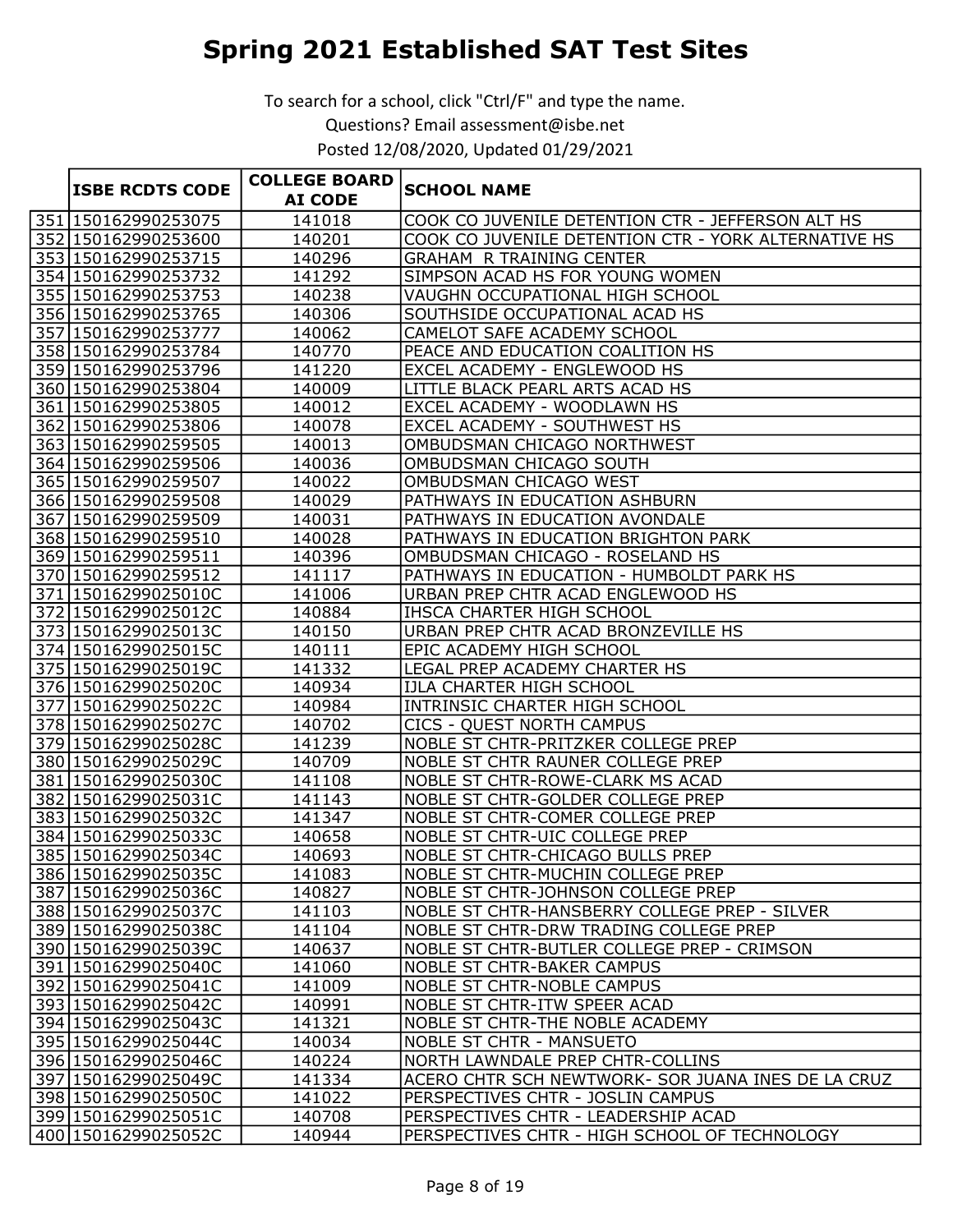| <b>ISBE RCDTS CODE</b> | <b>COLLEGE BOARD</b><br><b>AI CODE</b> | <b>SCHOOL NAME</b>                                       |
|------------------------|----------------------------------------|----------------------------------------------------------|
| 401 15016299025053C    | 141367                                 | PERSPECTIVES CHTR - IIT CAMPUS                           |
| 402 15016299025054C    | 140687                                 | YCCS-SCHOLASTIC ACHIEVEMENT HS                           |
| 403 15016299025055C    | 140007                                 | YCCS- MCKINLEY-LAKESIDE LEADERSHIP ACADEMY               |
| 404 15016299025056C    | 141062                                 | YCCS-ASPIRA PANTOJA ALT HS                               |
| 405 15016299025057C    | 140321                                 | YCCS-ASSOCIATION HOUSE                                   |
| 406 15016299025058C    | 140671                                 | YCCS-AUSTIN CAREER ED CNTR HS                            |
| 407 15016299025059C    | 140753                                 | YCCS-CCA ACADEMY HS                                      |
| 408 15016299025060C    | 140324                                 | YCCS-PROGRESSIVE LEADERSHIP ACADEMY                      |
| 409 15016299025061C    | 140664                                 | YCCS-COMMUNITY YOUTH DEV INST HS                         |
| 410 15016299025062C    | 141081                                 | YCCS-ALBIZU CAMPOS PUERTO RICAN HS                       |
| 411 15016299025063C    | 140688                                 | YCCS-INNOVATIONS OF ARTS INTEGR HS                       |
| 412 15016299025064C    | 140892                                 | YCCS-JANE ADDAMS ALTERNATIVE HS                          |
| 413 15016299025065C    | 140936                                 | YCCS-LATINO YOUTH ALTERNATIVE HS                         |
| 414 15016299025066C    | 141069                                 | YCCS-OLIVE HARVEY MID COLLEGE HS                         |
| 415 15016299025067C    | 141309                                 | YCCS-SULLIVAN HOUSE ALT HS                               |
| 416 15016299025068C    | 141331                                 | YCCS-TRUMAN MIDDLE COLLEGE HS                            |
| 417 15016299025070C    | 141363                                 | YCCS-WEST TOWN ACADEMY ALT HS                            |
| 418 15016299025071C    | 141364                                 | YCCS-WESTSIDE HOLISTIC LDR ACAD HS                       |
| 419 15016299025072C    | 140237                                 | YCCS-YOUTH CONNECTION LEADERSHIP ACADEMY                 |
| 420 15016299025073C    | 140311                                 | YCCS CHTR - CHATHAM                                      |
| 421 15016299025074C    | 140624                                 | ASPIRA CHARTER - EARLY COLLEGE PREP HS                   |
| 422 15016299025079C    | 141061                                 | ASPIRA CHARTER - BUSINESS AND FINANCE HS                 |
| 423 15016299025082C    | 140691                                 | CICS - NORTHTOWN CAMPUS                                  |
| 424 15016299025083C    | 141368                                 | CICS - RALPH ELLISON CAMPUS                              |
| 425 15016299025084C    | 141057                                 | NORTH LAWNDALE PREP CHTR - CHRISTIANA                    |
| 426 15016299025085C    | 141004                                 | ACERO CHTR SCH NETWORK - MAJOR HECTOR P GARCIA MD CAMPUS |
| 427 15016299025086C    | 140706                                 | ACERO CHTR SCH NETWORK VICTORIA SOTO CAMPUS              |
| 428 15016299025107C    | 140869                                 | UNIV OF CHICAGO CHTR-WOODLAWN                            |
| 429 15016299025111C    | 140390                                 | ART IN MOTION CHARTER SCHOOL                             |
| 430 15016299025217C    | 140721                                 | CHICAGO MATH & SCI ELEM CHARTER                          |
| 431 15016299025232C    | 140654                                 | <b>CATALYST CHARTER - MARIA ES</b>                       |
| 432 15016299025236C    | 144522                                 | CHICAGO COLLEGIATE CHARTER SCHOOL                        |
| 433 15016299025240C    | 140017                                 | HORIZON SCI ACADEMY - SOUTHWEST CHARTER                  |
| 434 15016299025247C    | 140630                                 | <b>CICS - LONGWOOD CAMPUS</b>                            |
| 435 15016900025201C    | 141374                                 | HORIZON SCIENCE ACAD-MCKINLEY PARK CHARTER SCH           |
| 436 15016902025201C    | 140626                                 | AMANDLA CHARTER SCHOOL                                   |
| 437 15016905025001C    | 140368                                 | INTRINSIC 2 CHARTER HIGH SCHOOL                          |
| 438 15016906025001C    | 141329                                 | URBAN PREP WEST CHARTER SCHOOL                           |
| 439 160194240260001    | 142025                                 | <b>GENOA-KINGSTON HIGH SCHOOL</b>                        |
| 440 160194250260001    | 143880                                 | INDIAN CREEK HIGH SCHOOL                                 |
| 441 160194260260003    | 142465                                 | HIAWATHA JR/SR HIGH SCHOOL                               |
| 442 160194270260001    | 144065                                 | SYCAMORE HIGH SCHOOL                                     |
| 443 160194280260011    | 141575                                 | DEKALB HIGH SCHOOL                                       |
| 444 160194290260003    | 142295                                 | HINCKLEY-BIG ROCK HIGH SCHOOL                            |
| 445 160194300260001    | 143830                                 | SANDWICH COMMUNITY HIGH SCHOOL                           |
| 446 160194320260003    | 143930                                 | SOMONAUK HIGH SCHOOL                                     |
| 447 170000000009301    | 140282                                 | SAFE SCHOOL PROGRAM                                      |
| 448 170000000009501    | 140073                                 | REGIONAL ALOP SCHOOL                                     |
| 449 170200150260001    | 141440                                 | <b>CLINTON HIGH SCHOOL</b>                               |
| 450 170200180260001    | 141890                                 | BLUE RIDGE HIGH SCHOOL                                   |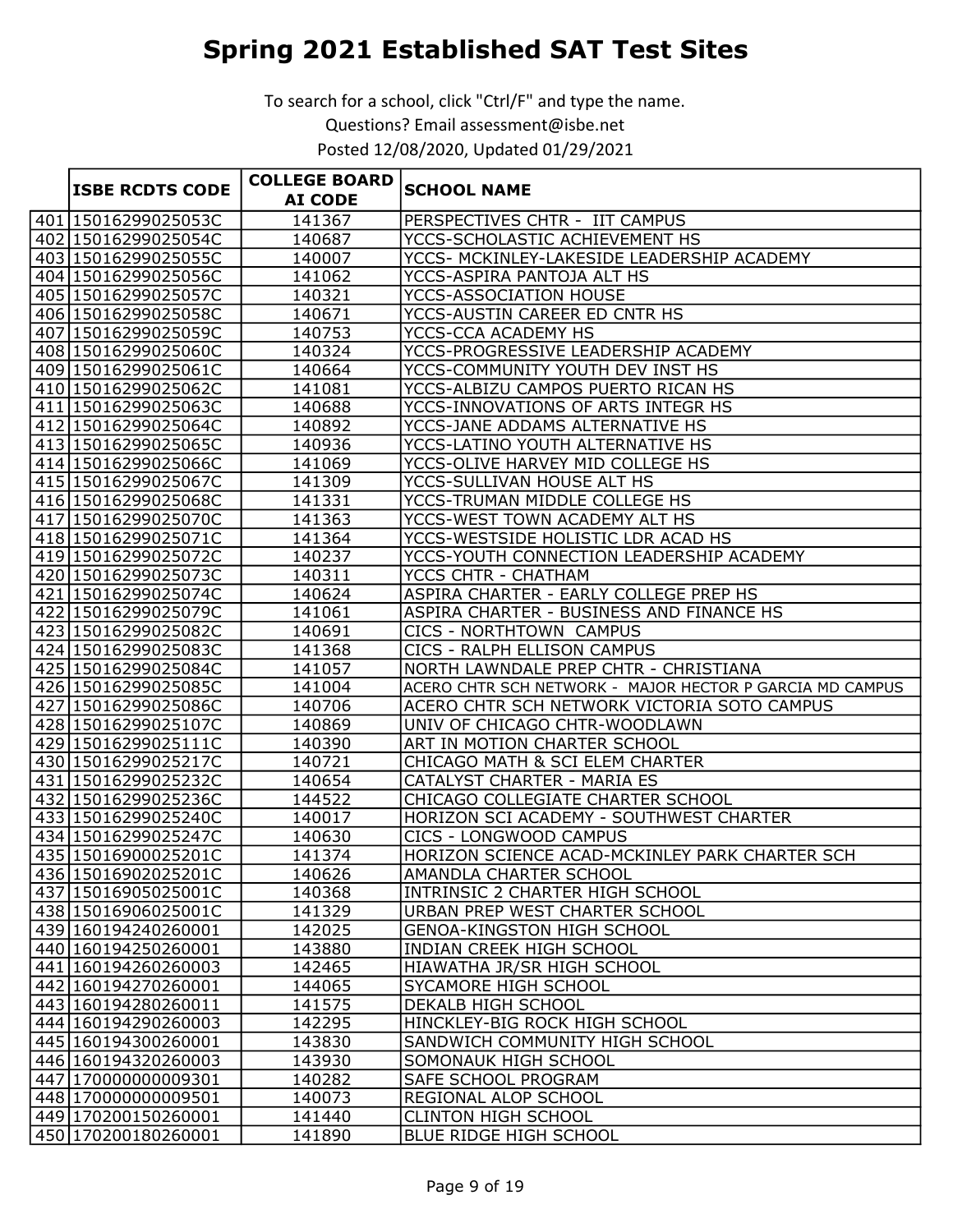|                        | <b>COLLEGE BOARD</b> |                                               |
|------------------------|----------------------|-----------------------------------------------|
| <b>ISBE RCDTS CODE</b> | <b>AI CODE</b>       | <b>SCHOOL NAME</b>                            |
| 451 170530000616102    | 140074               | LIVINGSTON CO CROSSROADS ACADEMY              |
| 452 170530050260001    | 144045               | WOODLAND HIGH SCHOOL                          |
| 453 17053006J260001    | 141525               | TRI-POINT HIGH SCHOOL                         |
| 454 170530080260001    | 141870               | PRAIRIE CENTRAL HIGH SCHOOL                   |
| 455 170530740270001    | 141920               | FLANAGAN-CORNELL HIGH SCHOOL                  |
| 456 170530900170001    | 143535               | PONTIAC HIGH SCHOOL                           |
| 457 170532300170001    | 141665               | <b>DWIGHT HIGH SCHOOL</b>                     |
| 458 170540210260001    | 142205               | HARTSBURG-EMDEN JR-SR HIGH SCHOOL             |
| 459 170540230260001    | 143065               | MOUNT PULASKI HIGH SCHOOL                     |
| 460 170544040160001    | 142625               | LINCOLN COMM HIGH SCHOOL                      |
| 461 170640015000270    | 140304               | HAMMITT JUNIOR-SENIOR HIGH SCH                |
| 462 170640020260003    | 142600               | <b>LEROY HIGH SCHOOL</b>                      |
| 463 170640030260002    | 141635               | TRI-VALLEY HIGH SCHOOL                        |
| 464 170640040260001    | 142260               | HEYWORTH JR-SR HIGH SCHOOL                    |
| 465 170640050260001    | 143200               | NORMAL COMMUNITY HIGH SCHOOL                  |
| 466 170640050260002    | 143201               | NORMAL COMMUNITY WEST HIGH SCHOOL             |
| 467 170640050260003    | 140192               | EUGENE FIELD SCHOOL                           |
| 468 17064005026001C    | 140072               | YBMC CHARTER SCH                              |
| 469 170640070260002    | 142610               | <b>LEXINGTON HIGH SCHOOL</b>                  |
| 470 170640160260009    | 142942               | OLYMPIA HIGH SCHOOL                           |
| 471 170640190260001    | 141460               | RIDGEVIEW HIGH SCHOOL                         |
| 472 170640870250001    | 140335               | <b>BLOOMINGTON HIGH SCHOOL</b>                |
| 473 190220096000175    | 144039               | PARKLAND PREPARATORY ACADEMY                  |
| 474 190220096000221    | 140348               | PARKLAND PREPARATORY ACADEMY-INT              |
| 475 190220114000247    | 140037               | ABRAXAS NAPERVILLE BRIDGE PROGRAM             |
| 476 190220117000556    | 140116               | NORTHERN IL ACADEMY                           |
| 477 190220117000557    | 140117               | NORTHERN IL ACADEMY - INT                     |
| 478 190220117000561    | 140285               | NORTHERN IL ACADEMY - AUTISM                  |
| 479 190220117000568    | 140091               | NORTHERN IL ACADEMY - AUTISM INT              |
| 480 190220136000145    | 143104               | LITTLE FRIENDS-KREJCI/MANSION                 |
| 481 190220137000287    | 140248               | PARKLAND PREP ACADEMY SOUTH                   |
| 482 190220137000290    | 140411               | PARKLAND PREP ACADEMY SOUTH - INT             |
| 483 190220242000001    | 142060               | AMITA GLENOAKS SCHOOL - PHEASANT RIDGE CAMPUS |
| 484 190220242000080    | 142061               | AMITA GLENOAKS SCHOOL - WEST CAMPUS           |
| 485 190220251000002    | 140322               | <b>GIANT STEPS-ILLINOIS</b>                   |
| 486 190220251000312    | 140409               | GIANT STEPS-ILLINOIS-INT.                     |
| 487 190220282000142    | 140066               | SCHOOL OF EXP ARTS & LEARN (SEAL)             |
| 488 190220282000197    | 140063               | SCHOOL OF EXP ARTS & LEARN - SOUTH            |
| 489 190220282000281    | 140068               | <b>SEAL - WEST</b>                            |
| 490 190220282000283    | 140426               | <b>SEAL - YORKVILLE</b>                       |
| 491 190220860170001    | 142300               | HINSDALE CENTRAL HIGH SCHOOL                  |
| 492 190220860170002    | 141428               | HINSDALE SOUTH HIGH SCHOOL                    |
| 493 190220870170001    | 142662               | <b>GLENBARD EAST HIGH SCHOOL</b>              |
| 494 190220870170002    | 140534               | <b>GLENBARD NORTH HIGH SCHOOL</b>             |
| 495 190220870170003    | 142075               | <b>GLENBARD WEST HIGH SCHOOL</b>              |
| 496 190220870170004    | 142073               | <b>GLENBARD SOUTH HIGH SCHOOL</b>             |
| 497 190220880160001    | 140003               | ADDISON TRAIL HIGH SCHOOL                     |
| 498 190220880160002    | 144232               | WILLOWBROOK HIGH SCHOOL                       |
| 499 190220940160001    | 144350               | COMMUNITY HIGH SCHOOL                         |
| 500 190220990160001    | 141630               | COMM H S DIST 99 - NORTH H S                  |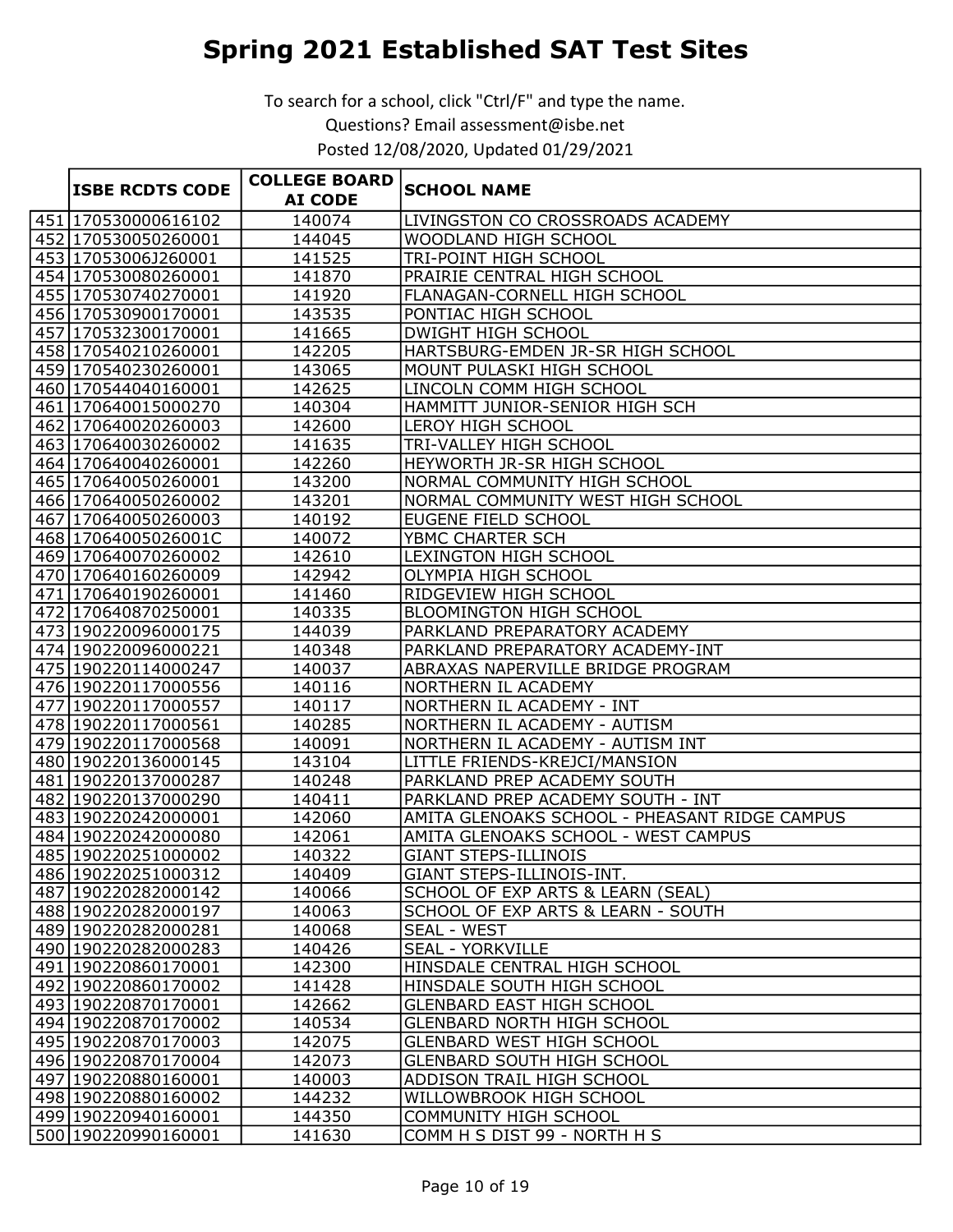|  | <b>ISBE RCDTS CODE</b> | <b>COLLEGE BOARD</b> |                                    |
|--|------------------------|----------------------|------------------------------------|
|  |                        | <b>AI CODE</b>       | <b>SCHOOL NAME</b>                 |
|  | 501 190220990160002    | 141631               | COMM H S DIST 99 - SOUTH HIGH SCH  |
|  | 502 190221000160001    | 140290               | FENTON HIGH SCHOOL                 |
|  | 503 190221080160001    | 142852               | LAKE PARK HIGH SCHOOL              |
|  | 504 190222000260020    | 144380               | WHEATON WARRENVILLE SOUTH H S      |
|  | 505 190222000260021    | 144386               | WHEATON NORTH HIGH SCHOOL          |
|  | 506 190222010260001    | 144363               | WESTMONT HIGH SCHOOL               |
|  | 507 190222020260001    | 142628               | LISLE HIGH SCHOOL                  |
|  | 508 190222030260001    | 143105               | NAPERVILLE CENTRAL HIGH SCHOOL     |
|  | 509 190222030260013    | 143106               | NAPERVILLE NORTH HIGH SCHOOL       |
|  | 510 190222040260001    | 140184               | WAUBONSIE VALLEY HIGH SCHOOL       |
|  | 511 190222040260002    | 143108               | NEUQUA VALLEY HIGH SCHOOL          |
|  | 512 190222040260005    | 140187               | METEA VALLEY HIGH SCHOOL           |
|  | 513 190222040263003    | 140181               | WHEATLAND ACADEMY                  |
|  | 514 190222050260003    | 141805               | YORK COMM HIGH SCHOOL              |
|  | 515 190228020606001    | 140139               | <b>LINCOLN ACADEMY</b>             |
|  | 516 190228030606001    | 140052               | SOUTHEAST ALTERNATIVE SCHOOL       |
|  | 517 190228030606007    | 140120               | <b>DIRECTIONS PROGRAM</b>          |
|  | 518 200240010260005    | 140005               | EDWARDS COUNTY HIGH SCHOOL         |
|  | 519 200300070260001    | 143890               | <b>GALLATIN HIGH SCHOOL</b>        |
|  | 520 200330100260002    | 142840               | HAMILTON COUNTY JR/SR HIGH SCHOOL  |
|  | 521 200350010260003    | 143750               | HARDIN COUNTY HIGH SCHOOL          |
|  | 522 200760010260001    | 142090               | POPE CO HIGH SCHOOL                |
|  | 523 200830010260001    | 141985               | <b>GALATIA HIGH SCHOOL</b>         |
|  | 524 200830020260001    | 140540               | CARRIER MILLS-STONEFORT H S        |
|  | 525 200830030260001    | 142200               | HARRISBURG HIGH SCHOOL             |
|  | 526 200830040260001    | 141755               | ELDORADO HIGH SCHOOL               |
|  | 527 200933480260001    | 143040               | MOUNT CARMEL HIGH SCHOOL           |
|  | 528 200961000260001    | 144330               | WAYNE CITY HIGH SCHOOL             |
|  | 529 200962000260001    | 141420               | <b>CISNE HIGH SCHOOL</b>           |
|  | 530 200962250160001    | 141875               | <b>FAIRFIELD COMM HIGH SCHOOL</b>  |
|  | 531 200970010260003    | 142140               | <b>GRAYVILLE JR SR HIGH SCHOOL</b> |
|  | 532 200970030260001    | 143210               | NORRIS CITY-OMAHA-ENFIELD H S      |
|  | 533 200970050260001    | 140535               | CARMI-WHITE COUNTY HIGH SCHOOL     |
|  | 534 210000000009201    | 142354               | PROJECT ECHO                       |
|  | 535 210280990260001    | 141405               | <b>CHRISTOPHER HIGH</b>            |
|  | 536 210281030130001    | 140300               | BENTON CONS HIGH SCHOOL            |
|  | 537 210281680260001    | 144360               | FRANKFORT COMMUNITY HIGH SCHOOL    |
|  | 538 210281740260001    | 144110               | THOMPSONVILLE HIGH SCHOOL          |
|  | 539 210281880260001    | 144510               | ZEIGLER-ROYALTON HIGH SCHOOL       |
|  | 540 210281960260001    | 143875               | SESSER-VALIER HIGH SCHOOL          |
|  | 541 210440010260001    | 142100               | <b>GOREVILLE HIGH SCHOOL</b>       |
|  | 542 210441330170001    | 144225               | VIENNA HIGH SCHOOL                 |
|  | 543 210610010260001    | 142900               | MASSAC COUNTY HIGH SCHOOL          |
|  | 544 210610380260001    | 142390               | JOPPA JR & SR HIGH SCHOOL          |
|  | 545 211000010260001    | 142365               | JOHNSTON CITY HIGH SCHOOL          |
|  | 546 211000020260001    | 142775               | MARION HIGH SCHOOL                 |
|  | 547 211000030260001    | 142770               | CRAB ORCHARD HIGH SCHOOL           |
|  | 548 211000040260001    | 142250               | HERRIN HIGH SCHOOL                 |
|  | 549 211000050260001    | 140555               | CARTERVILLE HIGH SCHOOL            |
|  | 550 240000000009307    | 140266               | <b>OSWEGO GOAL</b>                 |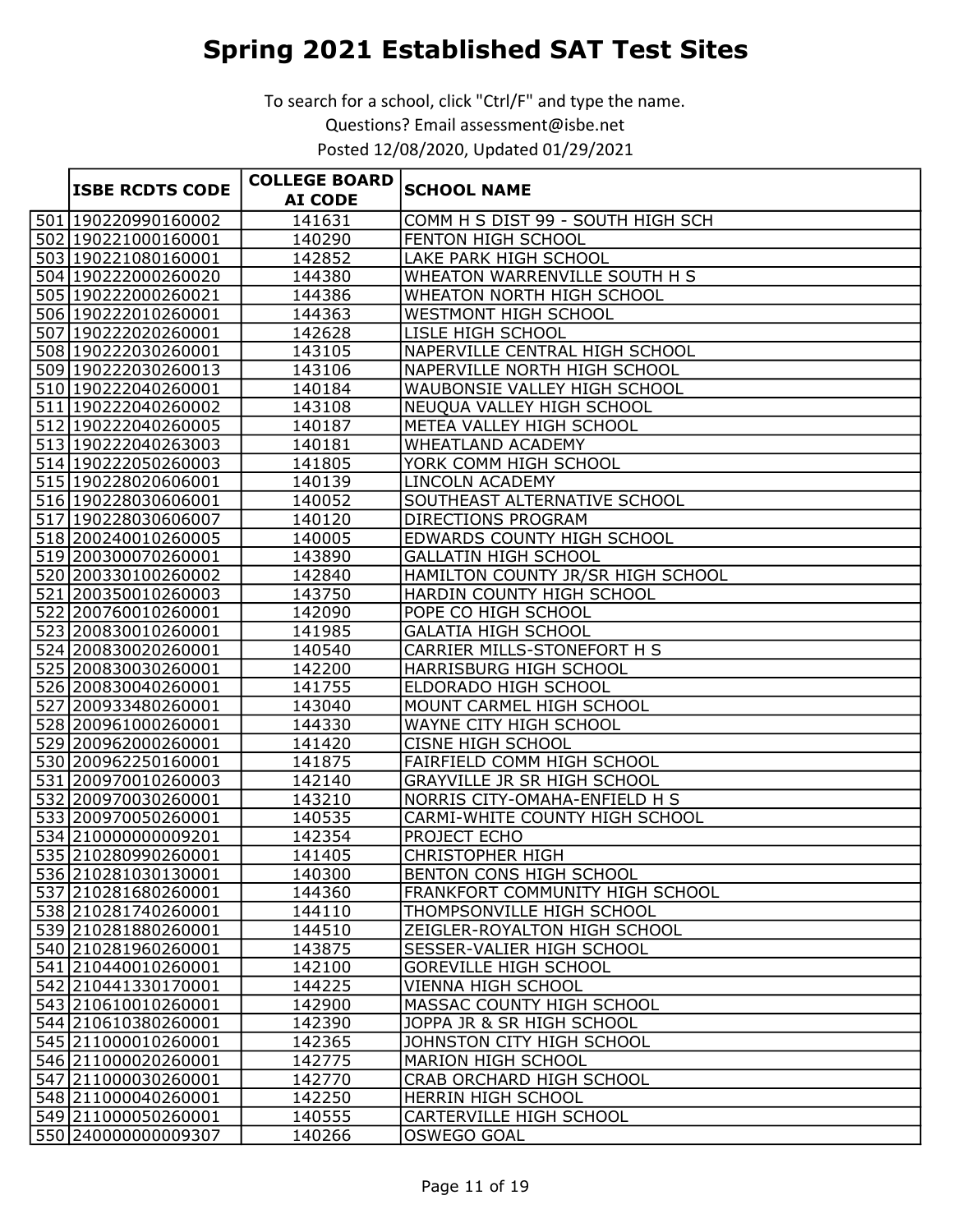To search for a school, click "Ctrl/F" and type the name. Questions? Email assessment@isbe.net

Posted 12/08/2020, Updated 01/29/2021

|                        | <b>COLLEGE BOARD</b> |                                   |
|------------------------|----------------------|-----------------------------------|
| <b>ISBE RCDTS CODE</b> | <b>AI CODE</b>       | <b>SCHOOL NAME</b>                |
| 551 240320010260001    | 141445               | COAL CITY HIGH SCHOOL             |
| 552 240320730170001    | 142010               | GARDNER-SOUTH WILMINGTON TWP H S  |
| 553 240321010160001    | 142990               | MORRIS COMMUNITY HIGH SCHOOL      |
| 554 240321110160001    | 142950               | MINOOKA COMMUNITY HIGH SCHOOL     |
| 555 240470180160001    | 143140               | <b>NEWARK COMM HIGH SCHOOL</b>    |
| 556 240470880260001    | 143500               | PLANO HIGH SCHOOL                 |
| 557 240471150260001    | 144505               | YORKVILLE HIGH SCHOOL             |
| 558 240473080260001    | 143330               | <b>OSWEGO HIGH SCHOOL</b>         |
| 559 240473080260002    | 143331               | OSWEGO EAST HIGH SCHOOL           |
| 560 240473080263003    | 140272               | EAST VIEW ACADEMY SCHOOL          |
| 561 260290010260001    | 140135               | <b>ASTORIA HIGH SCHOOL</b>        |
| 562 260290020260001    | 144070               | V I T SR HIGH SCHOOL              |
| 563 260290030260001    | 141520               | <b>CUBA SR HIGH SCHOOL</b>        |
| 564 260290040260001    | 141880               | SPOON RIVER VALLEY SR HIGH SCH    |
| 565 260290660250001    | 140495               | <b>CANTON HIGH SCHOOL</b>         |
| 566 260290970260001    | 142605               | LEWISTOWN JR/SR HIGH SCHOOL       |
| 567 260343070160001    | 140529               | ILLINI WEST HIGH SCHOOL           |
| 568 260343160260001    | 144275               | WARSAW SR HIGH SCHOOL             |
| 569 260343280240001    | 142180               | HAMILTON JR/SR HIGH SCH           |
| 570 260343370260001    | 140165               | SOUTHEASTERN JR/SR HIGH SCHOOL    |
| 571 260620000616101    | 140169               | <b>NEW HORIZONS</b>               |
| 572 260620000616102    | 140166               | <b>PROJECT INSIGHT</b>            |
| 573 260620000616106    | 140307               | WCISEC HS ED                      |
| 574 260621030260001    | 143859               | WEST PRAIRIE HIGH SCHOOL          |
| 575 260621700260001    | 140455               | BUSHNELL-PRAIRIE CITY HIGH SCH    |
| 576 260621850260001    | 142705               | MACOMB SENIOR HIGH SCHOOL         |
| 577 260850050260001    | 143775               | RUSHVILLE-INDUSTRY HIGH SCHOOL    |
| 578 280000000009301    | 140141               | REG'L SAFE SCHOOL PROGRAM ROE #28 |
| 579 280061030220001    | 141590               | <b>DEPUE HIGH SCHOOL</b>          |
| 580 280061150023002    | 140406               | BEHAVIOR DISORDER PROGRAM COOP    |
| 581 280063030260001    | 142535               | LA MOILLE HIGH SCHOOL             |
| 582 280063400260001    | 142740               | <b>BUREAU VALLEY HIGH SCHOOL</b>  |
| 583 280065000150001    | 143560               | PRINCETON HIGH SCHOOL             |
| 584 280065020170001    | 143985               | <b>HALL HIGH SCHOOL</b>           |
| 585 280065050160001    | 143280               | OHIO COMMUNITY HIGH SCHOOL        |
| 586 280372230260001    | 143320               | ORION HIGH SCHOOL                 |
| 587 280372240260001    | 142005               | <b>GALVA JR-SR HIGH SCHOOL</b>    |
| 588 280372250260001    | 144455               | ALWOOD MIDDLE/HIGH SCHOOL         |
| 589 280372260260001    | 140065               | ANNAWAN HIGH SCHOOL               |
| 590 280372270260002    | 140480               | CAMBRIDGE JR/SR HIGH SCHOOL       |
| 591 280372280260001    | 142015               | <b>GENESEO HIGH SCHOOL</b>        |
| 592 280372290260001    | 142440               | KEWANEE HIGH SCHOOL               |
| 593 280372300260002    | 142445               | WETHERSFIELD JR/SR HIGH SCHOOL    |
| 594 280378010606002    | 140164               | EXCEL ALTERNATIVE PROGRAM         |
| 595 280881000260001    | 144145               | STARK COUNTY HIGH SCHOOL          |
| 596 300020010220001    | 140465               | CAIRO JR/SR HIGH SCHOOL           |
| 597 300020050260001    | 144085               | EGYPTIAN SR HIGH SCHOOL           |
| 598 300390023000504    | 140506               | BREHM PREPARATORY SCHOOL          |
| 599 300391650160001    | 140510               | CARBONDALE COMM H S               |
| 600 300391760260001    | 140485               | TRICO SENIOR HIGH SCHOOL          |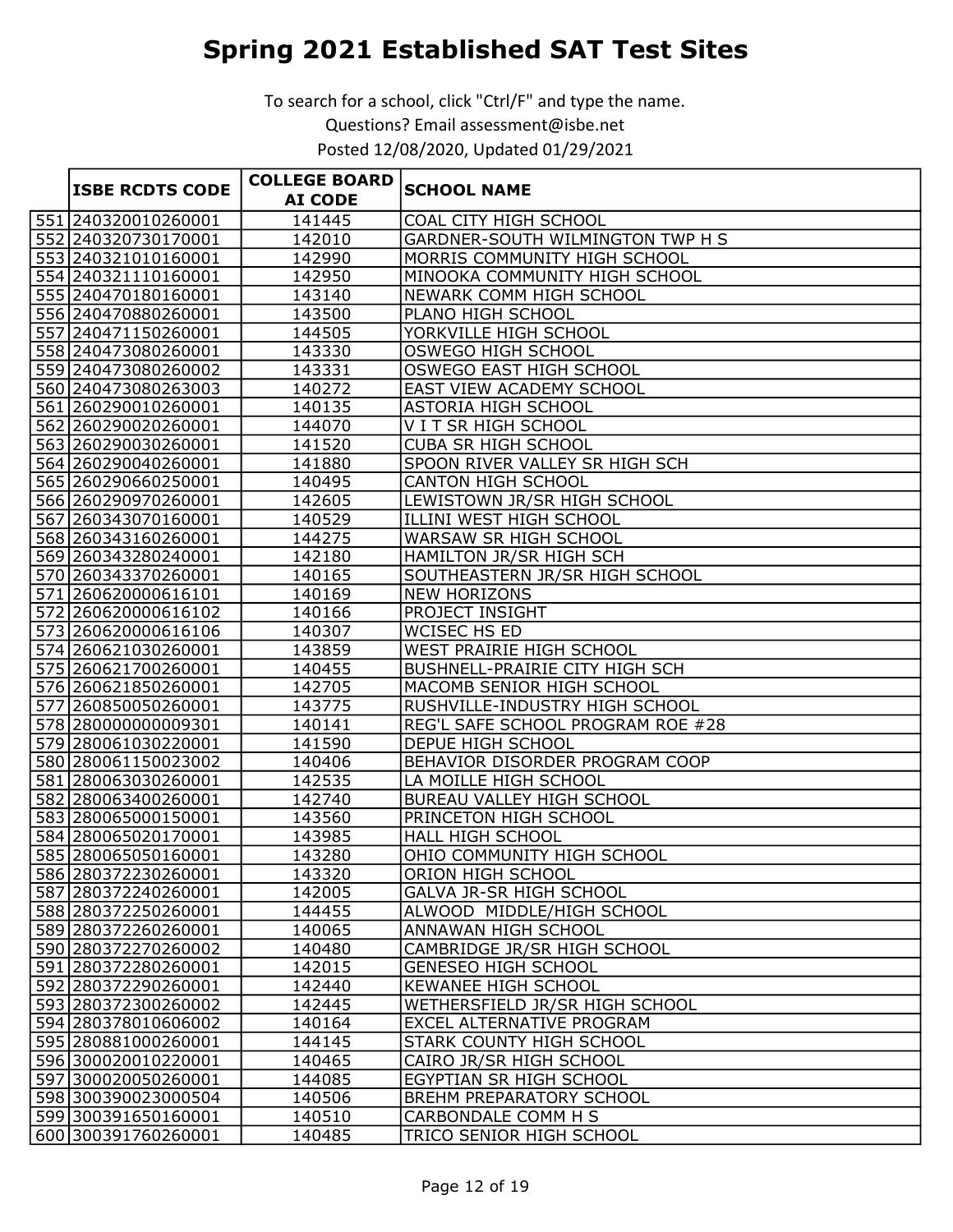| <b>ISBE RCDTS CODE</b> | <b>COLLEGE BOARD</b> | <b>SCHOOL NAME</b>                 |
|------------------------|----------------------|------------------------------------|
|                        | <b>AI CODE</b>       |                                    |
| 601 300391860260001    | 143100               | MURPHYSBORO HIGH SCHOOL            |
| 602 300391960260001    | 141785               | ELVERADO HIGH SCHOOL               |
| 603 300731010160001    | 143480               | PINCKNEYVILLE COMM HIGH SCHOOL     |
| 604 300733000260001    | 141655               | DU QUOIN HIGH SCHOOL               |
| 605 300771000260001    | 144175               | CENTURY JR/SR HIGH SCHOOL          |
| 606 300771010260001    | 143030               | MERIDIAN HIGH SCHOOL               |
| 607 300910170220001    | 141450               | <b>COBDEN HIGH SCHOOL</b>          |
| 608 300910660220001    | 141620               | DONGOLA HIGH SCHOOL                |
| 609 300910810160001    | 140060               | ANNA-JONESBORO HIGH SCHOOL         |
| 610 300910840260001    | 144450               | SHAWNEE HIGH SCHOOL                |
| 611 310000000009302    | 140262               | <b>EAST AURORA HS RSSP</b>         |
| 612 310000000009303    | 140109               | MADES-JOHNSTONE RSSP               |
| 613 310000000009305    | 140273               | <b>WEST AURORA HS RSSP</b>         |
| 614 310000000009501    | 140128               | <b>NEW DIRECTIONS PROGRAM</b>      |
| 615 310000000009502    | 140283               | <b>SUCCESS ACADEMY</b>             |
| 616 310450202000001    | 140378               | MENTA ACADEMY NORTHWEST            |
| 617 310450202000122    | 142283               | MENTA ACADEMY HILLSIDE             |
| 618 310450202000123    | 140329               | MENTA ACADEMY MIDWAY               |
| 619 310450202000124    | 140309               | MENTA SPORTS ACADEMY               |
| 620 310450202000245    | 140234               | COUNTRY CLUB HILLS TECH & TRADE    |
| 621 310450202000275    | 140106               | MIDSTATE CORNERSTONE ACADEMY       |
| 622 310450202000294    | 140328               | FOX TECH TRANSITION PROGRAM        |
| 623 310450202000309    | 140232               | <b>CORE ACADEMY</b>                |
| 624 310450202000310    | 140337               | <b>CORE SUPPORTED</b>              |
| 625 310450202000311    | 140144               | MENTA ACADEMY OAK PARK             |
| 626 310450202000349    | 140138               | MENTA ACADEMY NORTH                |
| 627 310450202000355    | 140081               | MENTA ACAD CORNERSTONE TAYLORVILLE |
| 628 310450202000360    | 140053               | MENTA ACAD CHICAGO SOUTH           |
| 629 310450202000365    | 140048               | MENTA ACAD CHICAGO WEST            |
| 630 310450202000369    | 140136               | MENTA ACADEMY BELLEVILLE           |
| 631 310450202000370    | 140434               | MENTA ACADEMY - DEKALB             |
| 632 310450217000229    | 141642               | <b>SUMMIT SCHOOL</b>               |
| 633 310450460220001    | 141770               | ELGIN HIGH SCHOOL                  |
| 634 310450460220002    | 141772               | <b>LARKIN HIGH SCHOOL</b>          |
| 635 310450460220003    | 144038               | STREAMWOOD HIGH SCHOOL             |
| 636 310450460220004    | 140213               | <b>BARTLETT HIGH SCHOOL</b>        |
| 637 310450460220005    | 143784               | SOUTH ELGIN HIGH SCHOOL            |
| 638 310450460223036    | 141763               | DREAM ACADEMY                      |
| 639 310450460223048    | 141762               | CENTRAL SCHOOL PROGRAM             |
| 640 310451010220001    | 140212               | BATAVIA SR HIGH SCHOOL             |
| 641 310451290220001    | 140185               | WEST AURORA HIGH SCHOOL            |
| 642 310451310220001    | 140170               | <b>EAST HIGH SCHOOL</b>            |
| 643 310453000260002    | 140536               | DUNDEE-CROWN HIGH SCHOOL           |
| 644 310453000260003    | 142185               | HAMPSHIRE HIGH SCHOOL              |
| 645 310453000260004    | 140027               | HARRY D JACOBS HIGH SCHOOL         |
| 646 31045300026201C    | 140071               | CAMBRIDGE LAKES CHARTER SCHOOL     |
| 647 310453000263002    | 140541               | OAK RIDGE SCHOOL                   |
| 648 310453010260001    | 140454               | <b>CENTRAL HIGH SCHOOL</b>         |
| 649 310453020260001    | 142760               | KANELAND SENIOR HIGH SCHOOL        |
| 650 310453030260011    | 143795               | ST CHARLES EAST HIGH SCHOOL        |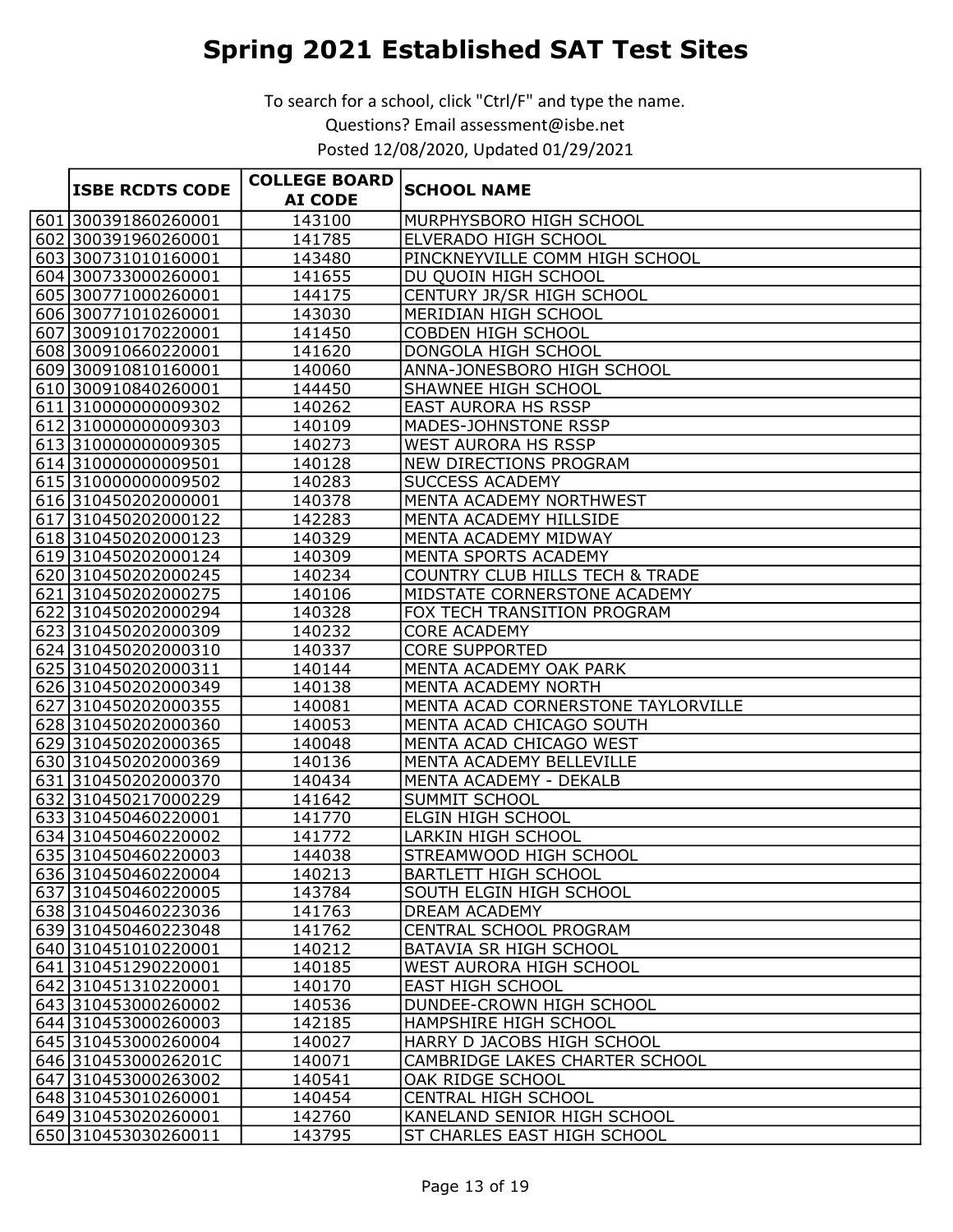To search for a school, click "Ctrl/F" and type the name. Questions? Email assessment@isbe.net

Posted 12/08/2020, Updated 01/29/2021

|  | <b>ISBE RCDTS CODE</b>                     | <b>COLLEGE BOARD</b> | <b>SCHOOL NAME</b>                                        |
|--|--------------------------------------------|----------------------|-----------------------------------------------------------|
|  |                                            | <b>AI CODE</b>       |                                                           |
|  | 651 310453030260012                        | 143796               | ST CHARLES NORTH HIGH SCHOOL                              |
|  | 652 310453030616101                        | 140129               | MADES-JOHNSTONE CENTER                                    |
|  | 653 310453040260001                        | 142020               | <b>GENEVA COMMUNITY HIGH SCHOOL</b>                       |
|  | 654 320000000009201                        | 140197               | <b>SALT SCHOOL</b>                                        |
|  | 655 320000000009301                        | 140200               | I KAN REGIONAL ALTERNATVE ATT CTR                         |
|  | 656 320380030260001                        | 141625               | DONOVAN SR HIGH SCHOOL                                    |
|  | 657 320380040260001                        | 141435               | CENTRAL HIGH SCHOOL                                       |
|  | 658 320380060260001                        | 141425               | CISSNA PARK SR HIGH SCHOOL                                |
|  | 659 320380090260001                        | 144305               | WATSEKA COMM HIGH SCHOOL                                  |
|  | 660 320380100260001                        | 142050               | IROQUOIS WEST HIGH SCHOOL                                 |
|  | 661 320381240260001                        | 142915               | MILFORD HIGH SCHOOL CAMPUS                                |
|  | 662 320460010260003                        | 142960               | MOMENCE HIGH SCHOOL                                       |
|  | 663 320460020260001                        | 142255               | HERSCHER HIGH SCHOOL                                      |
|  | 664 320460050260005                        | 142755               | MANTENO HIGH SCHOOL                                       |
|  | 665 320460060260001                        | 142125               | <b>GRANT PARK HIGH SCHOOL</b>                             |
|  | 666 320461110250014                        | 142418               | <b>KANKAKEE HIGH SCHOOL</b>                               |
|  | 667 320463020160001                        | 143785               | ST ANNE COMM HIGH SCHOOL                                  |
|  | 668 320463070160001                        | 140380               | <b>BRADLEY-BOURBONNAIS C HIGH SCHOOL</b>                  |
|  | 669 330362350260001                        | 140316               | WEST CENTRAL HIGH SCHOOL                                  |
|  | 670 330482020260001                        | 142475               | KNOXVILLE SR HIGH SCHOOL                                  |
|  | 671 330482050260023                        | 142000               | <b>GALESBURG HIGH SCHOOL</b>                              |
|  | 672 330482080260001                        | 143305               | ROW VAJR AND SR HIGH SCHOOL                               |
|  | 673 330482100260001                        | 144395               | WILLIAMSFIELD HIGH SCHOOL                                 |
|  | 674 330482760260001                        | 140021               | ABINGDON-AVON HIGH SCH                                    |
|  | 675 330664040260001                        | 140008               | MERCER COUNTY HIGH SCHOOL                                 |
|  | 676 330942380260001                        | 142970               | MONMOUTH-ROSEVILLE HIGH SCH                               |
|  | 677 330943040260001                        | 142973               | UNITED HIGH SCHOOL                                        |
|  | 678 340490210000345                        | 140263               | <b>CONNECTIONS ACADEMY EAST</b>                           |
|  | 679 340490210000346                        | 140269               | NEW CONNECTIONS ACADEMY EAST                              |
|  | 680 340490252000018                        | 140468               | CONNECTIONS DAY SCHOOL                                    |
|  | 681 34049044Z010004                        | 140327               | <b>DOWNERS GROVE CENTER</b>                               |
|  | 682 340490600260022                        | 144322               | WAUKEGAN HIGH SCHOOL                                      |
|  | 683 340490950260001                        | 142530               | <b>LAKE ZURICH HIGH SCHOOL</b>                            |
|  | 684 340491130170001                        | 141570               | <b>DEERFIELD HIGH SCHOOL</b>                              |
|  | 685 340491130170002                        | 142275               | HIGHLAND PARK HIGH SCHOOL                                 |
|  | 686 340491150160001                        | 142520               | LAKE FOREST HIGH SCHOOL                                   |
|  | 687 340491160260006                        | 143760               | ROUND LAKE SENIOR HIGH SCHOOL<br>ANTIOCH COMM HIGH SCHOOL |
|  | 688 340491170160001<br>689 340491170160002 | 140070<br>142524     | LAKES COMMUNITY HIGH SCHOOL                               |
|  |                                            |                      |                                                           |
|  | 690 340491170163001                        | 140046<br>144310     | ALLENDALE SCHOOL                                          |
|  | 691 340491180260005<br>692 340491200130001 | 143097               | WAUCONDA HIGH SCHOOL<br>MUNDELEIN CONS HIGH SCHOOL        |
|  | 693 340491210170001                        | 142175               | WARREN TOWNSHIP HIGH SCHOOL                               |
|  | 694 340491240160001                        | 141945               | <b>GRANT COMMUNITY HIGH SCHOOL</b>                        |
|  | 695 340491250130001                        | 143550               | ADLAI E STEVENSON HIGH SCHOOL                             |
|  | 696 340491260170001                        | 144515               | ZION-BENTON TWNSHP HI SCH                                 |
|  | 697 340491260170002                        | 144516               | NEW TECH HIGH - ZION-BENTON EAST                          |
|  | 698 340491270160001                        | 142135               | GRAYSLAKE CENTRAL HIGH SCHOOL                             |
|  | 699 340491270160002                        | 142126               | <b>GRAYSLAKE NORTH HIGH SCHOOL</b>                        |
|  | 700 340491280160002                        | 142620               | LIBERTYVILLE HIGH SCHOOL                                  |
|  |                                            |                      |                                                           |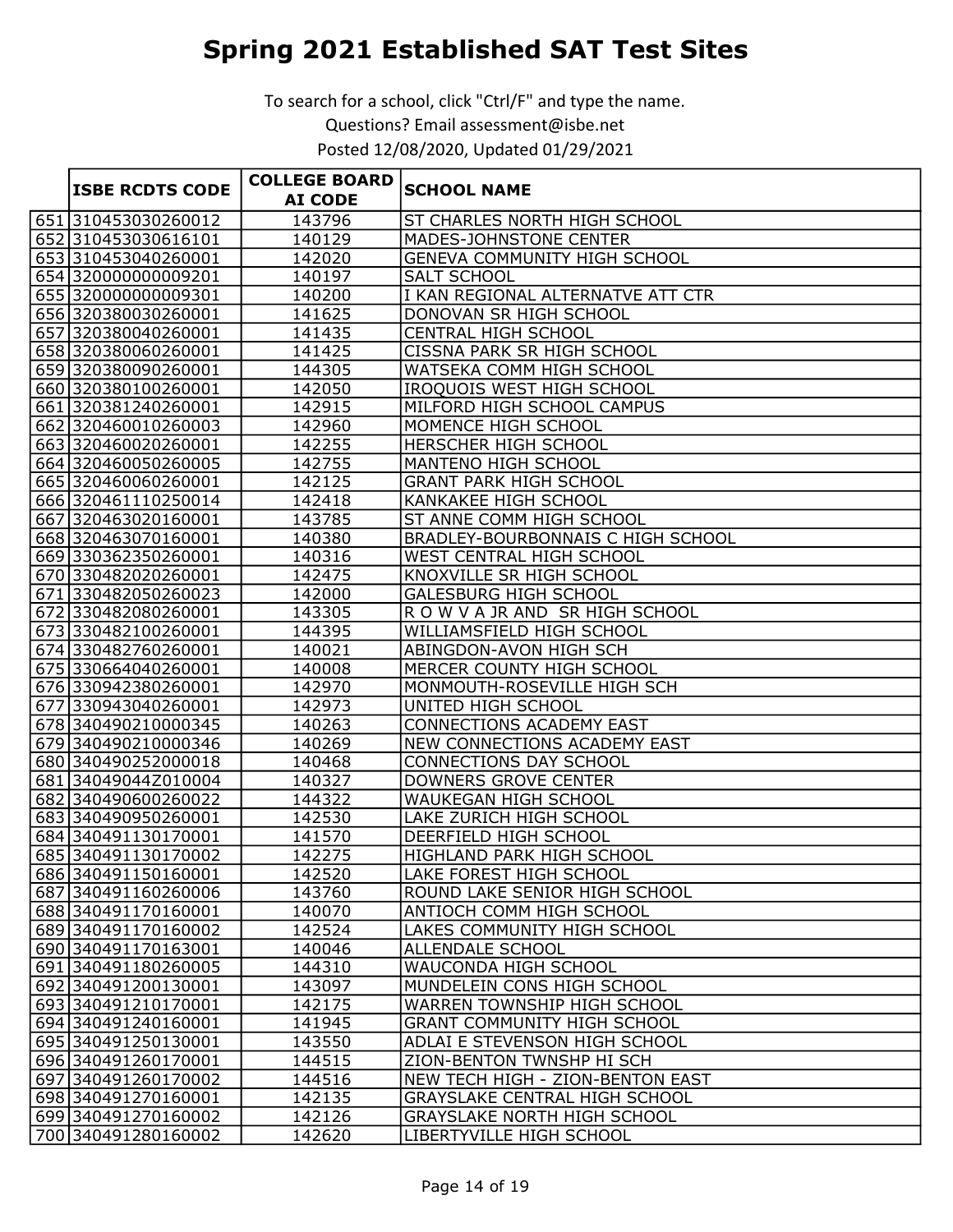|                        | <b>COLLEGE BOARD</b> |                                   |
|------------------------|----------------------|-----------------------------------|
| <b>ISBE RCDTS CODE</b> | <b>AI CODE</b>       | <b>SCHOOL NAME</b>                |
| 701 340491280160004    | 144214               | <b>VERNON HILLS HIGH SCHOOL</b>   |
| 702 340491870260001    | 143220               | NORTH CHICAGO COMMUNITY HIGH SCH  |
| 703 340492200260004    | 140205               | <b>BARRINGTON HIGH SCHOOL</b>     |
| 704 340498040606001    | 142268               | NORTH SHORE ACADEMY               |
| 705 340498250606011    | 142618               | CYD LASH ACADEMY                  |
| 706 350500010260001    | 142580               | LELAND HIGH SCHOOL                |
| 707 350500020260001    | 143870               | SERENA HIGH SCHOOL                |
| 708 350500090260001    | 141670               | EARLVILLE JR/SR HIGH SCHOOL       |
| 709 350500400170001    | 144040               | STREATOR TWP HIGH SCHOOL          |
| 710 350501200170001    | 142555               | LA SALLE-PERU TWP HIGH SCHOOL     |
| 711 350501400170001    | 143340               | OTTAWA TOWNSHIP HIGH SCHOOL       |
| 712 350501600170001    | 143865               | SENECA HIGH SCHOOL                |
| 713 350502800170001    | 142880               | MENDOTA TWP HIGH SCHOOL           |
| 714 350590050260001    | 142240               | HENRY-SENACHWINE HIGH SCHOOL      |
| 715 350590070260001    | 144205               | MIDLAND HIGH SCHOOL               |
| 716 350785350260002    | 142130               | PUTNAM COUNTY HIGH SCHOOL         |
| 717 390000000009201    | 141564               | FUTURES UNLIMITED                 |
| 718 390000000009301    | 140193               | MILLIGAN ACADEMY RSSP             |
| 719 390550010260001    | 140085               | ARGENTA-OREANA HIGH SCHOOL        |
| 720 390550020260001    | 142785               | MAROA-FORSYTH SENIOR HIGH SCH     |
| 721 390550030260001    | 143085               | MT ZION HIGH SCHOOL               |
| 722 390550090260001    | 143186               | SANGAMON VALLEY HIGH SCHOOL       |
| 723 390550110260001    | 144270               | WARRENSBURG-LATHAM HIGH SCHOOL    |
| 724 390550150260001    | 142710               | MERIDIAN HIGH SCHOOL              |
| 725 390550610250036    | 141558               | EISENHOWER HIGH SCHOOL            |
| 726 390550610250038    | 141562               | MACARTHUR HIGH SCHOOL             |
| 727 390740050260001    | 140280               | BEMENT HIGH SCHOOL                |
| 728 390740250260001    | 142980               | MONTICELLO HIGH SCHOOL            |
| 729 390740570260001    | 141580               | DELAND-WELDON HIGH SCHOOL         |
| 730 390741000260001    | 140585               | CERRO GORDO JR AND SR HIGH SCHOOL |
| 731 400070400260001    | 142195               | CALHOUN HIGH SCHOOL               |
| 732 400070420260001    | 140430               | <b>BRUSSELS HIGH SCHOOL</b>       |
| 733 400310010260003    | 140545               | <b>CARROLLTON HIGH SCHOOL</b>     |
| 734 400310030260001    | 144390               | NORTH GREENE JR/SR HIGH SCH       |
| 735 400310100260001    | 142145               | <b>GREENFIELD HIGH SCHOOL</b>     |
| 736 400421000260001    | 142360               | JERSEY COMM HIGH SCHOOL           |
| 737 400560010260002    | 140520               | CARLINVILLE HIGH SCHOOL           |
| 738 400560020260004    | 143355               | NORTHWESTERN HIGH SCHOOL          |
| 739 400560050260001    | 143060               | MT OLIVE HIGH SCHOOL              |
| 740 400560060260001    | 143995               | STAUNTON HIGH SCHOOL              |
| 741 400560070260003    | 142045               | <b>GILLESPIE HIGH SCHOOL</b>      |
| 742 400560080260001    | 140450               | BUNKER HILL HIGH SCHOOL           |
| 743 400560090260001    | 143478               | SOUTHWESTERN HIGH SCHOOL          |
| 744 400560340260001    | 144240               | NORTH MAC HIGH SCHOOL             |
| 745 410570010260001    | 143765               | ROXANA SR HIGH SCHOOL             |
| 746 410570020260001    | 143810               | TRIAD HIGH SCHOOL                 |
| 747 410570050260001    | 142265               | HIGHLAND HIGH SCHOOL              |
| 748 410570070260001    | 141735               | EDWARDSVILLE HIGH SCHOOL          |
| 749 410570070263001    | 140391               | DISTRICT 7 ALTERNATIVE SCHOOL     |
| 750 410570080260001    | 140305               | CIVIC MEMORIAL HIGH SCHOOL        |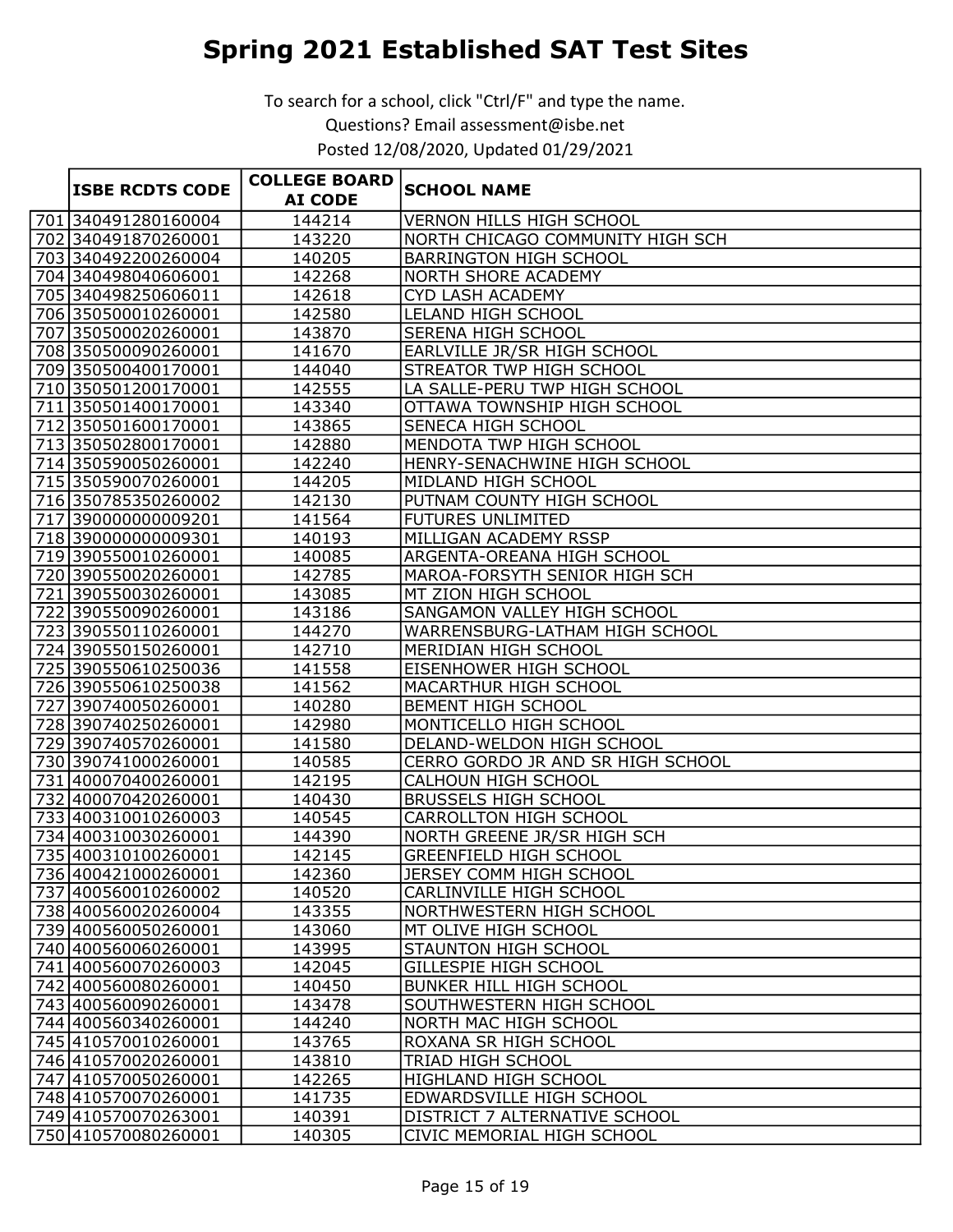|                        | <b>COLLEGE BOARD</b> |                                                     |
|------------------------|----------------------|-----------------------------------------------------|
| <b>ISBE RCDTS CODE</b> | <b>AI CODE</b>       | <b>SCHOOL NAME</b>                                  |
| 751 410570090260001    | 142120               | <b>GRANITE CITY HIGH SCHOOL</b>                     |
| 752 410570100260001    | 141465               | COLLINSVILLE HIGH SCHOOL                            |
| 753 410570100263001    | 140393               | <b>HOLLYWOOD HEIGHTS</b>                            |
| 754 410570110260001    | 140040               | <b>ALTON HIGH SCHOOL</b>                            |
| 755 410570120260001    | 142715               | MADISON SENIOR HIGH SCHOOL                          |
| 756 410570120263001    | 140235               | MADISON STUDENT SUPPORT CENTER                      |
| 757 410570140160001    | 144465               | EAST ALTON-WOOD RIVER HIGH SCH                      |
| 758 410578010606001    | 140274               | JOURNEYS SCHOOL                                     |
| 759 440630120260002    | 142831               | JOHNSBURG HIGH SCHOOL                               |
| 760 440630190240002    | 142225               | ALDEN-HEBRON HIGH SCHOOL                            |
| 761 440630500260001    | 142210               | HARVARD HIGH SCHOOL                                 |
| 762 440631540160001    | 142765               | MARENGO HIGH SCHOOL                                 |
| 763 440631550160001    | 141515               | CRYSTAL LAKE CENTRAL HIGH SCHOOL                    |
| 764 440631550160002    | 140563               | CARY-GROVE COMMUNITY HIGH SCHOOL                    |
| 765 440631550160003    | 141517               | CRYSTAL LAKE SOUTH HIGH SCHOOL                      |
| 766 440631550160004    | 141519               | PRAIRIE RIDGE HIGH SCHOOL                           |
| 767 440631550163001    | 141518               | <b>HABER OAKS CAMPUS</b>                            |
| 768 440631560160001    | 142830               | MCHENRY HIGH SCHOOL-WEST CAMPUS                     |
| 769 440631560160002    | 142834               | MCHENRY EAST HIGH SCHOOL                            |
| 770 440631570160001    | 143630               | RICHMOND-BURTON HIGH SCHOOL                         |
| 771 440631580220002    | 142320               | HUNTLEY HIGH SCHOOL                                 |
| 772 440632000260008    | 144470               | WOODSTOCK HIGH SCHOOL                               |
| 773 440632000260009    | 144479               | WOODSTOCK NORTH HIGH SCHOOL                         |
| 774 440632000263002    | 140244               | <b>CLAY ACADEMY</b>                                 |
| 775 450000000404000    | 140231               | CAREER CENTER OF SOUTHERN IL                        |
| 776 450670030260001    | 144195               | VALMEYER HIGH SCHOOL                                |
| 777 450670040260001    | 141470               | COLUMBIA HIGH SCHOOL                                |
| 778 450670050260001    | 144290               | WATERLOO HIGH SCHOOL                                |
| 779 450790010220001    | 141490               | COULTERVILLE HIGH SCHOOL                            |
| 780 450 7913 2026 0001 | 143610               | RED BUD HIGH SCHOOL                                 |
| 781 450791320616101    | 140389               | PERANDOE EDUCATIONAL PROGRAM                        |
| 782 450791380260001    | 144000               | STEELEVILLE HIGH SCHOOL                             |
| 783 450791390260001    | 140625               | CHESTER HIGH SCHOOL                                 |
| 784 450791400260001    | 143945               | SPARTA HIGH SCHOOL                                  |
| 785 470521700220001    | 141615               | DIXON HIGH SCHOOL                                   |
| 786 470522720260001    | 140055               | <b>AMBOY HIGH SCHOOL</b>                            |
| 787 470522750260001    | 140125               | <b>ASHTON-FRANKLIN CENTER HS</b>                    |
| 788 470712120170001    | 143680               | ROCHELLE TWP HIGH SCHOOL                            |
| 789 470712120173001    | 140427               | ROCHELLE FOCUS HOUSE                                |
| 790 470712200260001    | 143315               | OREGON HIGH SCHOOL                                  |
| 791 470712210260004    | 141940               | FORRESTON JR/SR HIGH SCH                            |
| 792 470712220260004    | 143530               | POLO COMM HIGH SCHOOL                               |
| 793 470712230260003    | 144020               | STILLMAN VALLEY HIGH SCHOOL                         |
| 794 470712260260001    | 140460               | BYRON HIGH SCHOOL 9-12                              |
| 795 470980010260001    | 141835               | ERIE HIGH SCHOOL                                    |
| 796 470980020260001    | 141980               | FULTON HIGH SCHOOL                                  |
| 797 470980030260001    | 143570               | PROPHETSTOWN HIGH SCHOOL                            |
| 798 470980050260014    | 144010               | STERLING HIGH SCHOOL<br><b>MORRISON HIGH SCHOOL</b> |
| 799 470980060260001    | 143000               |                                                     |
| 800 470983010170001    | 143690               | ROCK FALLS TOWNSHIP HIGH SCHOOL                     |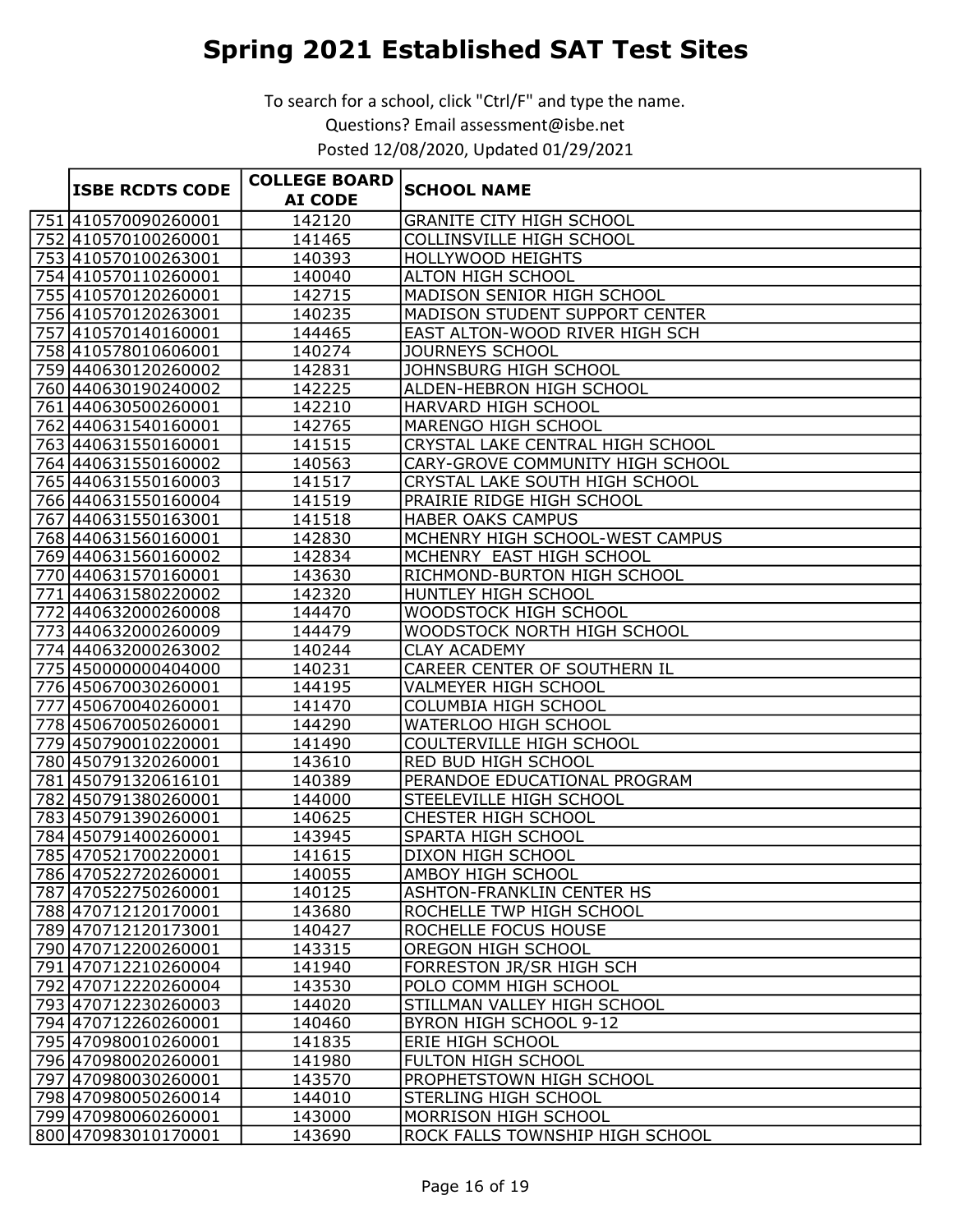|  | <b>ISBE RCDTS CODE</b> | <b>COLLEGE BOARD</b> |                                                  |
|--|------------------------|----------------------|--------------------------------------------------|
|  |                        | <b>AI CODE</b>       | <b>SCHOOL NAME</b>                               |
|  | 801 480720000616101    | 140159               | <b>SEAPCO ACADEMY</b>                            |
|  | 802 480720052000408    | 143427               | <b>KIEFER SCHOOL</b>                             |
|  | 803 480721500250023    | 143430               | MANUAL HIGH SCHOOL                               |
|  | 804 480721500250024    | 143435               | PEORIA HIGH SCHOOL                               |
|  | 805 480721500250025    | 143452               | RICHWOODS HIGH SCHOOL                            |
|  | 806 480721500250028    | 140384               | DIPLOMA DEGREE NORTH CAMPUS                      |
|  | 807 48072150025027C    | 143429               | QUEST CHARTER SCHOOL ACADEMY                     |
|  | 808 480721500253044    | 140431               | ONLINE LEARNING ACADEMY                          |
|  | 809 480722650260001    | 141900               | <b>FARMINGTON CENTRAL HIGH SCH</b>               |
|  | 810 480723090260003    | 140410               | <b>BRIMFIELD HIGH SCHOOL</b>                     |
|  | 811 480723100160001    | 143425               | LIMESTONE COMMUNITY HIGH SCHOOL                  |
|  | 812 480723100163001    | 140423               | PEORIA CTY JVNL DET CTR 9-12                     |
|  | 813 480723210260007    | 141395               | IL VALLEY CENTRAL HIGH SCHOOL                    |
|  | 814 480723220260004    | 141810               | ELMWOOD HIGH SCHOOL                              |
|  | 815 480723230260004    | 141645               | <b>DUNLAP HIGH SCHOOL</b>                        |
|  | 816 480723250260005    | 143453               | PEORIA HEIGHTS HIGH SCHOOL                       |
|  | 817 480723260260005    | 143565               | PRINCEVILLE HIGH SCHOOL                          |
|  | 818 480723270260008    | 142065               | ILLINI BLUFFS HIGH SCHOOL                        |
|  | 819 490810300170001    | 141690               | UNITED TWP HIGH SCHOOL                           |
|  | 820 490810400220001    | 142955               | MOLINE SR HIGH SCHOOL                            |
|  | 821 490810400223002    | 140142               | MOLINE HIGH SCH AT COOLIDGE CAMPUS               |
|  | 822 490810410250001    | 143725               | ROCK ISLAND HIGH SCHOOL                          |
|  | 823 490810410253003    | 140382               | THURGOOD MARSHALL LEARNING CTR                   |
|  | 824 490811000260001    | 143540               | RIVERDALE SR HIGH SCHOOL                         |
|  | 825 490812000260001    | 143910               | SHERRARD HIGH SCHOOL                             |
|  | 826 490813000260001    | 144093               | ROCKRIDGE HIGH SCHOOL                            |
|  | 827 490818650606001    | 140077               | PHOENIX PROGRAM                                  |
|  | 828 490818650606003    | 140314               | BLACK HAWK AREA SPECIAL EDUCATION CENTER         |
|  | 829 500000000009301    | 140088               | SAINT CLAIR CO ROE SAFE SCHOOL                   |
|  | 830 500820090260003    | 142570               | <b>LEBANON HIGH SCHOOL</b>                       |
|  | 831 500820190260001    | 142805               | MASCOUTAH HIGH SCHOOL                            |
|  | 832 500820254000130    | 140079               | <b>ICA-FAIRVIEW</b>                              |
|  | 833 500820400260001    | 142780               | MARISSA JR & SR HIGH SCHOOL                      |
|  | 834 500820600260003    | 143145               | <b>NEW ATHENS HIGH SCHOOL</b>                    |
|  | 835 500820770160001    | 141965               | <b>FREEBURG COMMUNITY HIGH SCH</b>               |
|  | 836 500821870260011    | 141710               | CAHOKIA HIGH SCHOOL                              |
|  | 837 500821880220001    | 142680               | LOVEJOY TECHNOLOGY ACADEMY                       |
|  | 838 50082189022001C    | 141727               | SIU CHARTER SCH OF EAST ST LOUIS                 |
|  | 839 500821890220043    | 141725               | EAST ST LOUIS SENIOR HIGH SCHOOL                 |
|  | 840 500821890223009    | 140253               | WYVETTER YOUNGE ALTERNATIVE CENTER FOR EDUCATION |
|  | 841 500821960260001    | 141650               | DUPO HIGH SCHOOL                                 |
|  | 842 500822010170001    | 140252               | BELLEVILLE HIGH SCHOOL-EAST                      |
|  | 843 500822010170002    | 140265               | BELLEVILLE HIGH SCHOOL-WEST                      |
|  | 844 500822010173001    | 140222               | BELLEVILLE TWP HS-NIGHT/ALT SCH                  |
|  | 845 500822030170001    | 143270               | O FALLON HIGH SCHOOL                             |
|  | 846 500828010606001    | 140134               | PATHWAYS SCHOOL                                  |
|  | 847 510652000260001    | 142155               | GREENVIEW JR/SR HIGH SCHOOL                      |
|  | 848 510652020260001    | 143475               | PORTA HIGH SCHOOL                                |
|  | 849 510652130260001    | 140140               | ATHENS SR HIGH SCHOOL                            |
|  | 850 510840010260001    | 140445               | TRI-CITY HIGH SCHOOL                             |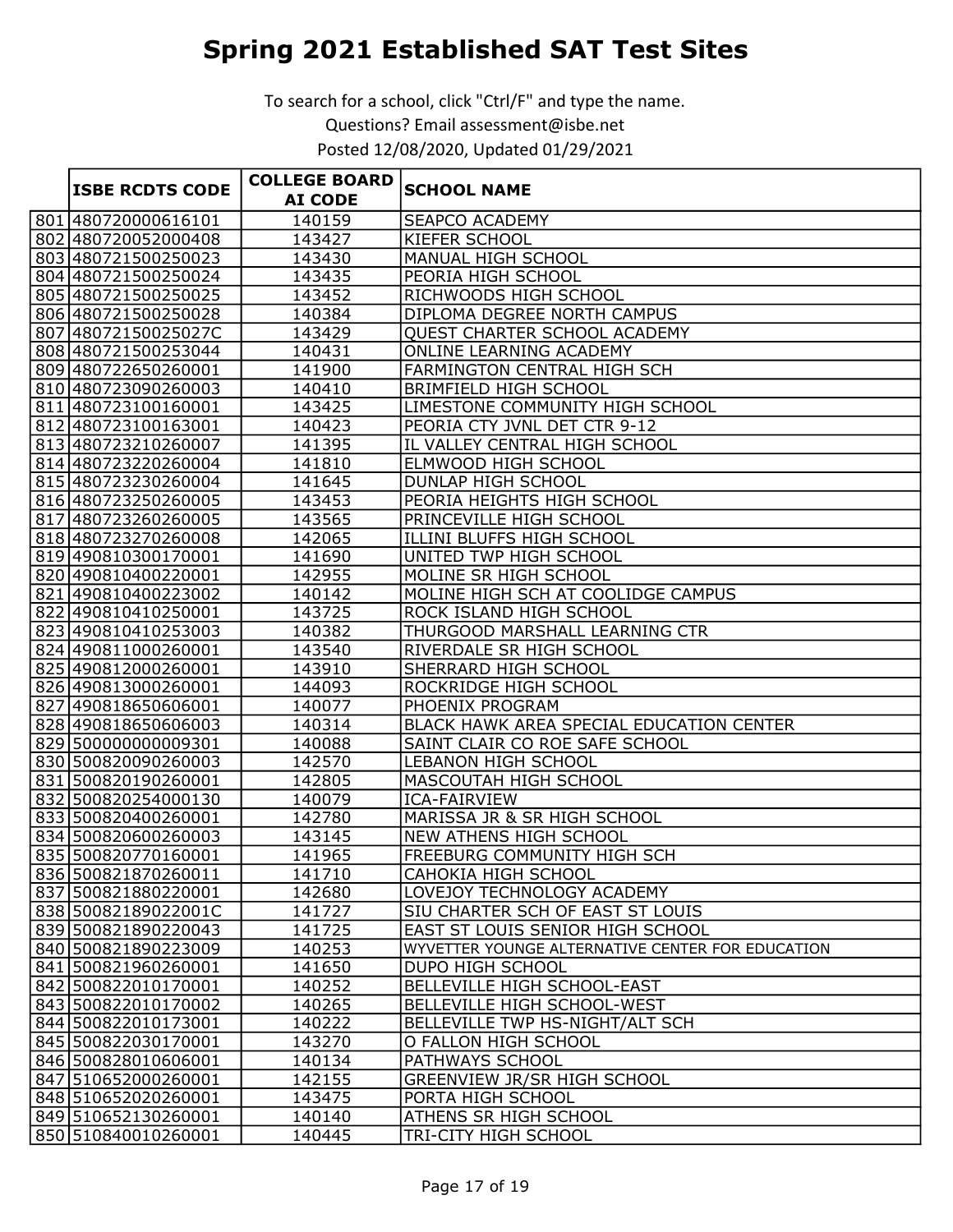|                        | <b>COLLEGE BOARD</b> |                                                          |
|------------------------|----------------------|----------------------------------------------------------|
| <b>ISBE RCDTS CODE</b> | <b>AI CODE</b>       | <b>SCHOOL NAME</b>                                       |
| 851 51084003A260001    | 143685               | <b>ROCHESTER HIGH SCHOOL</b>                             |
| 852 510840050260001    | 140612               | GLENWOOD HIGH SCHOOL                                     |
| 853 510840080260001    | 143515               | PLEASANT PLAINS HIGH SCHOOL                              |
| 854 510840100260001    | 140160               | AUBURN HIGH SCHOOL                                       |
| 855 510840110260001    | 143385               | PAWNEE JR/SR HIGH SCH                                    |
| 856 510840140260001    | 143660               | <b>RIVERTON HIGH SCHOOL</b>                              |
| 857 510840150260001    | 144400               | WILLIAMSVILLE HIGH SCHOOL                                |
| 858 510840160260001    | 143155               | <b>NEW BERLIN HIGH SCHOOL</b>                            |
| 859 510840204000518    | 140163               | CATHOLIC CHILDRENS HOME                                  |
| 860 510841860250001    | 143960               | LANPHIER HIGH SCHOOL                                     |
| 861 510841860250002    | 143975               | SPRINGFIELD HIGH SCHOOL                                  |
| 862 510841860250003    | 143955               | SPRINGFIELD SOUTHEAST HIGH SCH                           |
| 863 510841860253019    | 140278               | DOUGLAS SCHOOL                                           |
| 864 510841860253024    | 143954               | SPRINGFIELD LEARNING ACADEMY                             |
| 865 530601260260001    | 142220               | HAVANA HIGH SCHOOL                                       |
| 866 530601890260001    | 142810               | ILLINI CENTRAL HIGH SCHOOL                               |
| 867 530601910260001    | 142735               | MIDWEST CENTRAL HIGH SCHOOL                              |
| 868 530903030160002    | 143415               | PEKIN COMMUNITY HIGH SCHOOL                              |
| 869 530903080160001    | 144285               | WASHINGTON COMM HIGH SCHOOL                              |
| 870 530903090160001    | 141700               | <b>EAST PEORIA HIGH SCHOOL</b>                           |
| 871 530907010260001    | 142695               | <b>DEE-MACK HIGH SCHOOL</b>                              |
| 872 530907020260001    | 144155               | TREMONT HIGH SCHOOL                                      |
| 873 530907030260001    | 141585               | DELAVAN HIGH SCHOOL                                      |
| 874 530907090260006    | 143010               | MORTON HIGH SCHOOL                                       |
| 875 530907090263001    | 140421               | <b>MORTON ACADEMY</b>                                    |
| 876 531020060260001    | 142945               | FIELDCREST HIGH SCHOOL                                   |
| 877 531020110260001    | 141821               | EL PASO-GRIDLEY HIGH SCHOOL                              |
| 878 531020210260001    | 144280               | LOWPOINT-WASHBURN JR SR HIGH SCH                         |
| 879 531020600260001    | 143665               | ROANOKE-BENSON HIGH SCHOOL                               |
| 880 531021220170001    | 142890               | METAMORA HIGH SCHOOL                                     |
| 881 531021400260001    | 141840               | EUREKA HIGH SCHOOL                                       |
| 882 540000000009301    | 140127               | MIDDLEFORK SCHOOL RSSP                                   |
| 883 540920020260004    | 144375               | WESTVILLE HIGH SCHOOL                                    |
| 884 540920040260004    | 142030               | GEORGETOWN-RIDGE FARM HIGH SCHOOL                        |
| 885 540920110260005    | 142310               | HOOPESTON AREA HIGH SCHOOL                               |
| 886 540920760260001    | 141915               | OAKWOOD HIGH SCHOOL                                      |
| 887 540921180240022    | 141550               | DANVILLE HIGH SCHOOL                                     |
| 888 540922250170001    | 140105               | ARMSTRONG HIGH SCHOOL                                    |
| 889 540925120260001    | 140571               | SALT FORK HIGH SCHOOL                                    |
| 890 540928000800001    | 140325               | BISMARCK HENNING ROSSVILLE ALVIN COOPERATIVE HIGH SCHOOL |
| 891 540928010606001    | 140108               | MIDDLE FORK SCHOOL                                       |
| 892 560990134000098    | 140330               | <b>HOPEWELL SCHOOL</b>                                   |
| 893 560990296000162    | 140331               | HOPEWELL CAREER ACADEMY                                  |
| 894 56099030C616103    | 140064               | SOWIC EDUCATION CENTER                                   |
| 895 56099200U260001    | 140240               | BEECHER HIGH SCHOOL                                      |
| 896 56099201U260001    | 141505               | CRETE-MONEE HIGH SCHOOL                                  |
| 897 56099201 U263002   | 140318               | MONEE EDUCATION CENTER                                   |
| 898 560992020220001    | 143495               | PLAINFIELD HIGH SCHOOL                                   |
| 899 560992020220002    | 143496               | PLAINFIELD SOUTH HIGH SCHOOL                             |
| 900 560992020220003    | 143497               | PLAINFIELD NORTH HIGH SCHOOL                             |